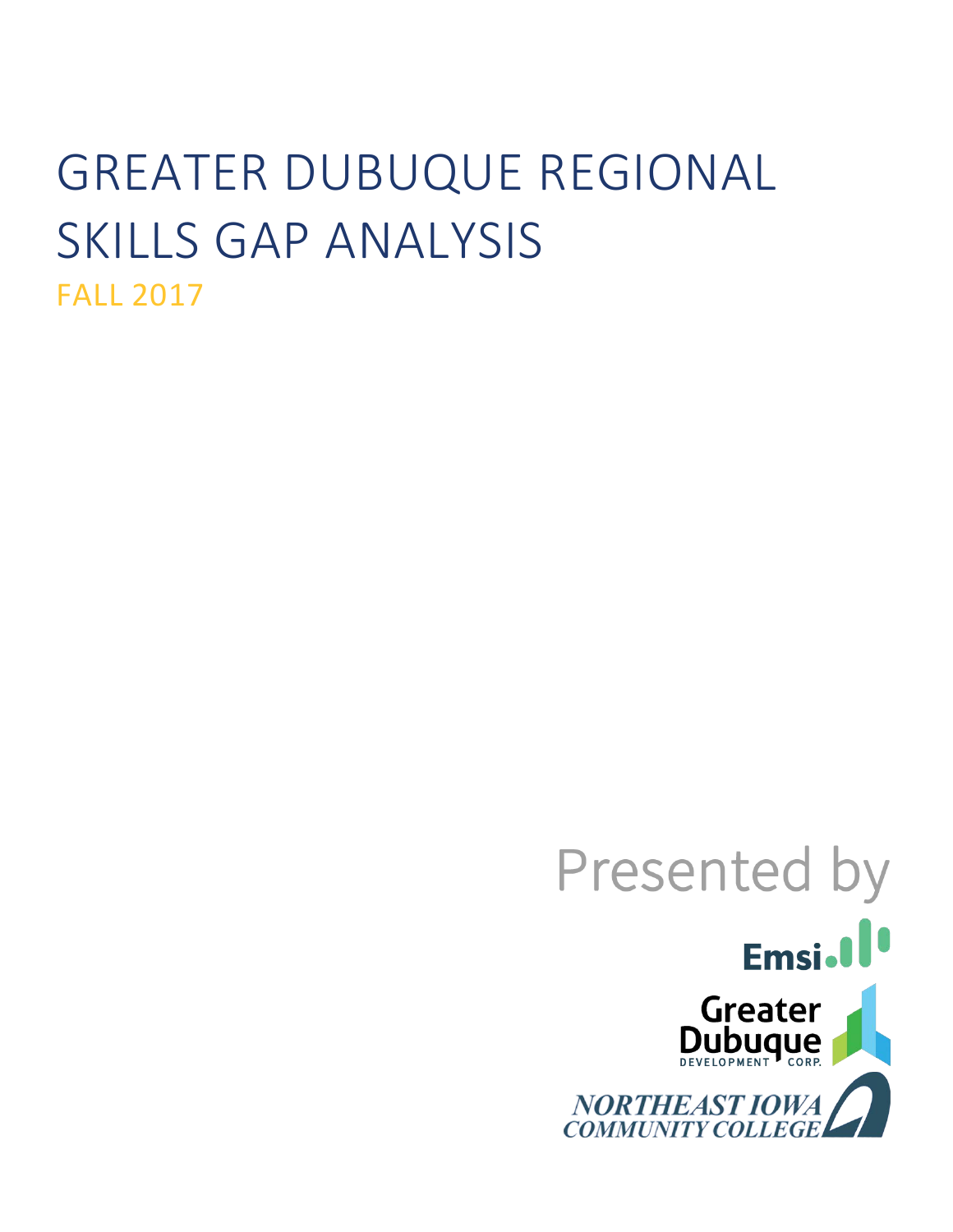# **CONTENTS**

г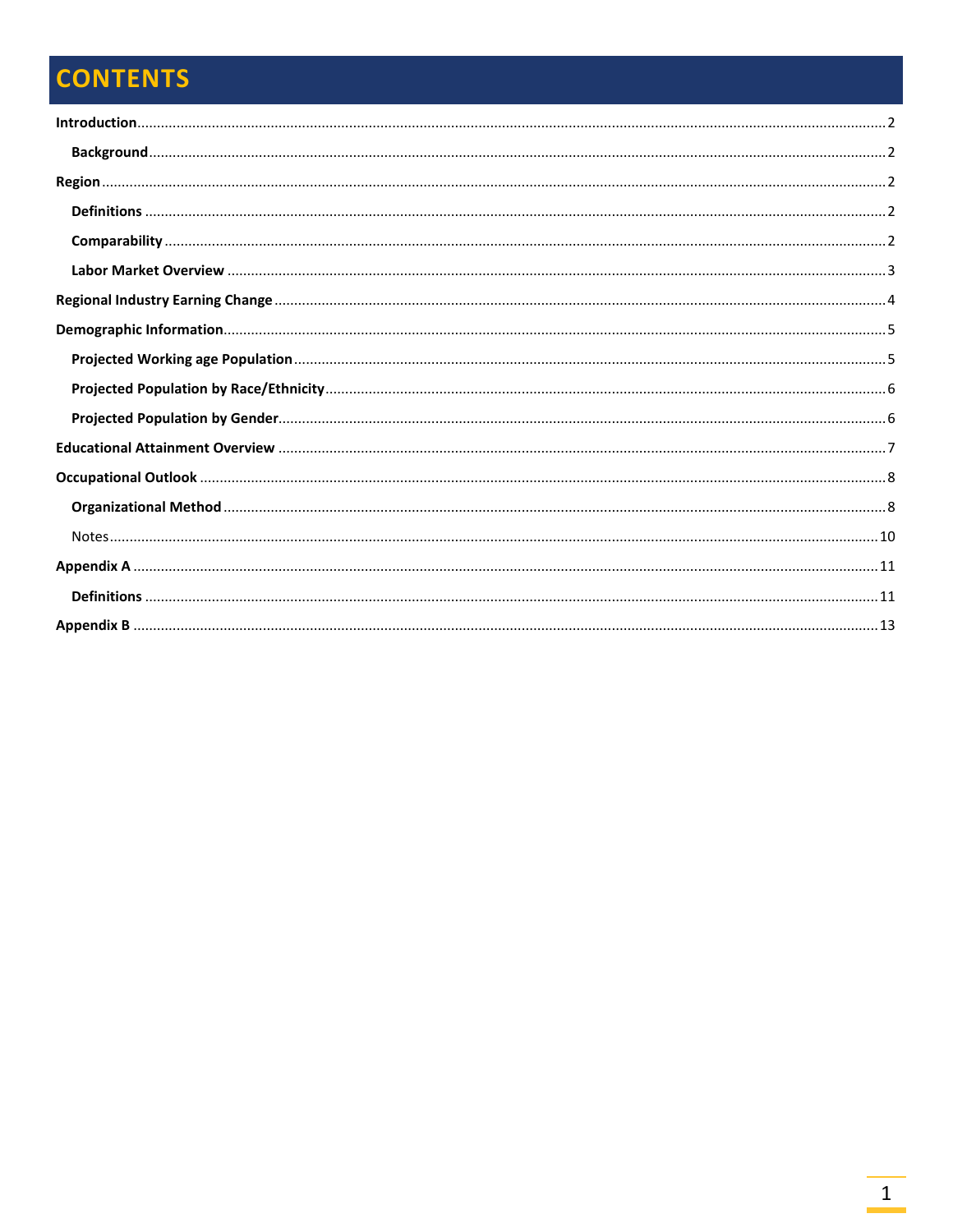# <span id="page-2-0"></span>**INTRODUCTION**

### <span id="page-2-1"></span>**BACKGROUND**

In 2014, Greater Dubuque Development Corporation contracted with Smart Solutions to develop a regional Skills Gap Analysis to identify both skill and training deficiencies in the local economy. The purpose of the Skills Gap Analysis is to provide economic developers, workforce developers, and educators with information on projected workforce shortages (gaps) and to identify strategies to mitigate these shortages.

In 2015, Northeast Iowa Community College (**NICC**) obtained access to EMSI Analyst through a statewide grant awarded to Iowa's community colleges through the Department of Labor. The College partnered with Greater Dubuque Development Corporation on the implementation of EMSI Analyst and the development of Skills Gap Analysis reports since 2015.

EMSI is a leading provider of historical databases of economic, industry, occupation, demographic, and education completion data. EMSI's primary data sources for this skills gap analysis are the Bureau of Labor Statistics and the National Center for Education Statistics' Integrated Postsecondary Education Data System (IPEDS). This report utilizes EMSI and IPEDS data as primary sources, based on EMSI's 2017 3<sup>rd</sup> quarter data release.

## <span id="page-2-2"></span>**REGION**

This analysis contains data for seven counties:

- Clayton, IA
- Delaware, IA
- Dubuque, IA
- Jackson, IA
- Jones, IA
- Jo Daviess, IL
- Grant, WI

The analysis also covers the Dubuque Metropolitan Statistical Area (MSA), defined by the Office of Management and Budget as, "urban areas in the United States centered on an urban cluster with a population of 50,000 or more." Dubuque's MSA is the same as Dubuque County.

## <span id="page-2-3"></span>**DEFINITIONS**

This report provides the following information:

- **Higher Education Institutions:** Capri College (Dubuque), Carlson College of Massage, Clarke University, Divine Word College, Emmaus Bible College, Loras College, Northeast Iowa Community College (Peosta/Dubuque), Southwest Wisconsin Technical College, University of Dubuque, University of WI-Platteville
- **Openings** is defined as the estimated employment change and turnover for an occupation for a given year.
- <span id="page-2-4"></span>• **Change** is defined as the net increase/decrease in regional jobs in an occupation over the selected timeframe.

## **COMPARABILITY**

The 2017 Skills Gap report methodology has changed, and therefore, the Occupational Outlook section is not comparable to previous reports.

Methodology was updated for the following reasons:

• The Bureau of Labor Statistics updated how replacement jobs (or separations) are calculated by occupation. This update reflects the fact that many workers today do not follow a linear career pattern. They are more likely to change careers than in the past. Therefore, the previous methodology was found to under-count turnover from workers leaving an occupation. By contrast, the new methodology now captures two types of separations:

workers who leave the workforce entirely (i.e. retired or chose to stay at home), and

workers who transfer to a different major occupation group. Under this new approach, the number of replacement jobs and openings is 3-5 times higher in many occupations (and 10-20 times higher in those occupations that experience high turnover).

*Note*: This does not include turnover from one opening in the same occupation to another (for example, a nurse who takes another nursing job, is not counted as an opening in nursing). Thus, this measure is still considered a "conservative" estimate of openings.

This report also eliminated calculating a "skills gap" value per occupation. This changed because the calculation rested on the assumption that a student gaining a skill in a particular field was going to fill an opening in that field. This worked better for jobs such as "nurse," which you could assume would be filled by a nursing graduate. However, it did not work well for many jobs filled by a variety of graduate backgrounds, i.e. financial services, insurance services, and customer services representatives. This report still shows annual openings projected and annual completions, but does not assume that those completers will work in that field to fill the gap.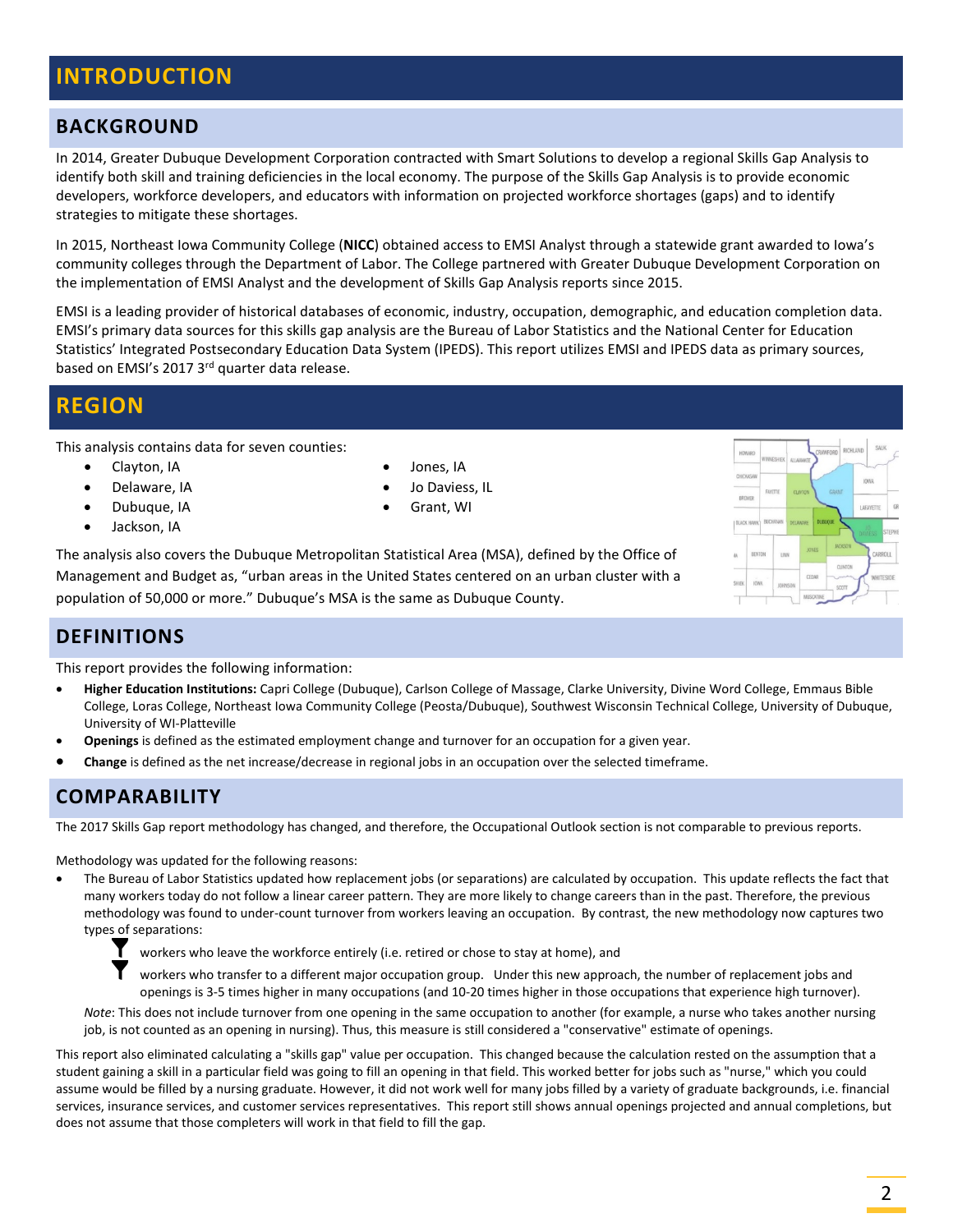# <span id="page-3-0"></span>**LABOR MARKET OVERVIEW**



Employment Growth Region 2007-2017 2017-2027 Dubuque MSA  $10.5\%$  9.8% Dubuque Region 6.0% 8.0% Iowa 5.4% 7.2% Nation 6.8% 8.9%

| <b>Working Age Population</b>    |      |         |  |  |  |  |  |
|----------------------------------|------|---------|--|--|--|--|--|
| Region<br>2007-2017<br>2017-2027 |      |         |  |  |  |  |  |
| Dubuque MSA                      | 3.0% | $-3.7%$ |  |  |  |  |  |
| Dubuque Region                   | 1.5% | $-5.8%$ |  |  |  |  |  |
| Iowa                             | 2.0% | $-2.6%$ |  |  |  |  |  |
| <b>Nation</b>                    | 7.1% | $-0.6%$ |  |  |  |  |  |





- **Employment in the Dubuque MSA is projected to grow**  $9.8\%$ , a rate slightly above the projections for the region (8.0%), State of Iowa (7.2%) and the Nation (8.9%) from 2017-2027.
- While the working age population (age 15 to 69) is projected to remain relatively flat nationally (-0.6%), greater declines are projected in Iowa (-2.6%), the Dubuque MSA (-3.7%), and the region (-5.8)%.
- **The region's unemployment rate remains low and below the national unemployment rate.**
- The Dubuque MSA's median hourly earnings per worker of \$15.83 is 8.9% less than the National median.
- Of the 8 MSAs in the region, Dubuque's median wage 3rd lowest:

Rochester \$20.18 Cedar Rapids \$18.44 Iowa City \$17.67 Davenport \$16.70 Waterloo \$16.19 Dubuque \$15.83 LaCrosse \$15.81 Platteville \$15.37

#### **Notes:**

• Median Hourly Earnings Per Worker: The hourly earnings, excluding benefits, of a worker in that group. In the occupational report, it represents the midpoint of the wage distribution for an occupation: half of the workers make more, half of them make less. Wage levels exclude self-employed.

Source: EMSI, Inc. (EMSI Proprietary estimates will likely vary from other state and federal estimates.)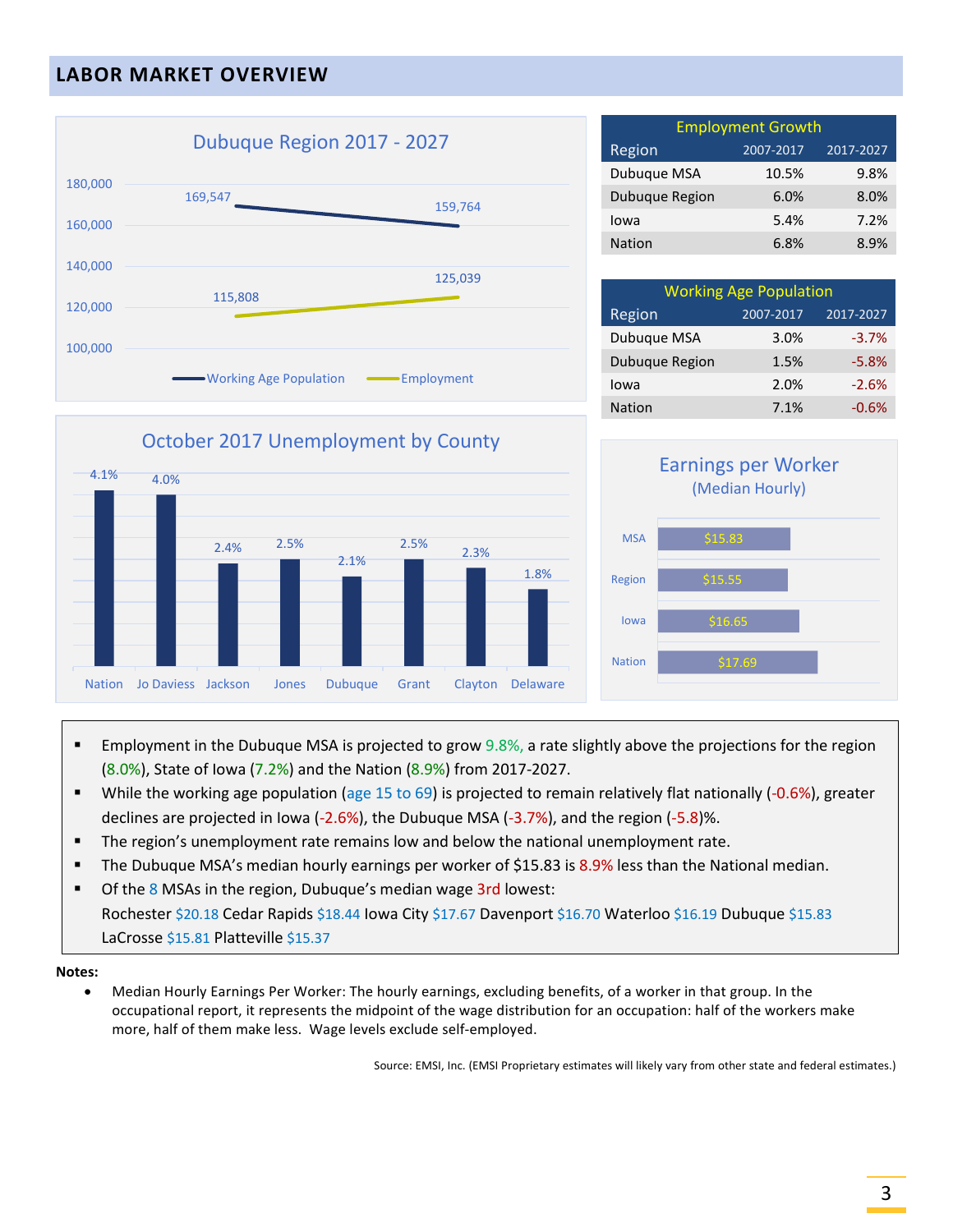# <span id="page-4-0"></span>**REGIONAL INDUSTRY EARNING CHANGE**

| <b>NAICS</b> | <b>Description</b>                                                                                                                                                                                                                                                                          | 2017<br><b>Jobs</b> | <b>Wage Growth</b><br>2012-2016 |
|--------------|---------------------------------------------------------------------------------------------------------------------------------------------------------------------------------------------------------------------------------------------------------------------------------------------|---------------------|---------------------------------|
| 31           | Manufacturing - comprises establishments engaged in the mechanical, physical, or chemical<br>transformation of materials, substances, or components into new products.                                                                                                                      | 16,963              | 4.03%                           |
| 90           | Government - consists of establishments of federal, state, and local government agencies that administer,<br>oversee, and manage public programs and have executive, legislative, or judicial authority over other<br>institutions within a given area.                                     | 16,546              | 8.36%                           |
| 62           | Health Care and Social Assistance - comprises establishments providing health care and social<br>assistance for individuals. The sector includes both health care and social assistance because it is sometimes<br>difficult to distinguish between the boundaries of these two activities. | 14,754              | 7.48%                           |
| 44           | <b>Retail Trade</b> -comprises establishments engaged in retailing merchandise, generally without<br>transformation, and rendering services incidental to the sale of merchandise.                                                                                                          | 13,628              | 8.68%                           |
| 72           | Accommodation and Food Services -comprises establishments providing customers with lodging<br>and/or preparing meals, snacks, and beverages for immediate consumption.                                                                                                                      | 8,948               | 14.21%                          |
| 52           | Finance and Insurance - comprises establishments primarily engaged in financial transactions and/or in<br>facilitating financial transactions.                                                                                                                                              | 6,137               | 11.29%                          |
| 81           | Other Services - (except Public Administration) comprises establishments engaged in providing<br>services not specifically provided for elsewhere in the classification system.                                                                                                             | 5,755               | 3.93%                           |
| 23           | Construction - comprises establishments primarily engaged in the construction of buildings or engineering<br>projects (e.g., highways and utility systems).                                                                                                                                 | 5,705               | 10.27%                          |
| 42           | Wholesale Trade - comprises establishments engaged in wholesaling merchandise, generally without<br>transformation, and rendering services incidental to the sale of merchandise.                                                                                                           | 5,342               | 9.09%                           |
| 48           | Transportation and Warehousing - includes industries providing transportation of passengers and<br>cargo, warehousing and storage for goods, scenic and sightseeing transportation, and support activities<br>related to modes of transportation                                            | 3,888               | 6.82%                           |
| 54           | Professional, Scientific, and Technical Services - comprises establishments that specialize in<br>performing professional, scientific, and technical activities for others. These activities require a high degree<br>of expertise and training.                                            | 3,837               | 6.51%                           |
| 61           | <b>Educational Services - comprises establishments that provide instruction and training in a wide variety of</b><br>subjects. This instruction and training is provided by specialized establishments, such as schools, colleges,<br>universities, and training centers.                   | 3,744               | 3.46%                           |
| 56           | <b>Administrative, Support, Waste Management and Remediation Services - comprises</b><br>establishments performing routine support activities for the day-to-day operations of other organizations.                                                                                         | 3,575               | 17.30%                          |
| 71           | Arts, Entertainment, and Recreation - includes a wide range of establishments that operate facilities<br>or provide services to meet varied cultural, entertainment, and recreational interests of their patrons.                                                                           | 2,146               | 6.69%                           |
| 11           | Crop and Animal Production - comprises establishments primarily engaged in growing crops, raising<br>animals, harvesting timber, and harvesting fish and other animals from a farm, ranch, or their natural<br>habitats.                                                                    | 1,851               | 10.16%                          |
| 51           | Information - comprises establishments engaged in producing and distributing information and cultural<br>products, or providing the means to transmit or distribute these products as well as data or<br>communications, or processing data.                                                | 1,279               | 4.31%                           |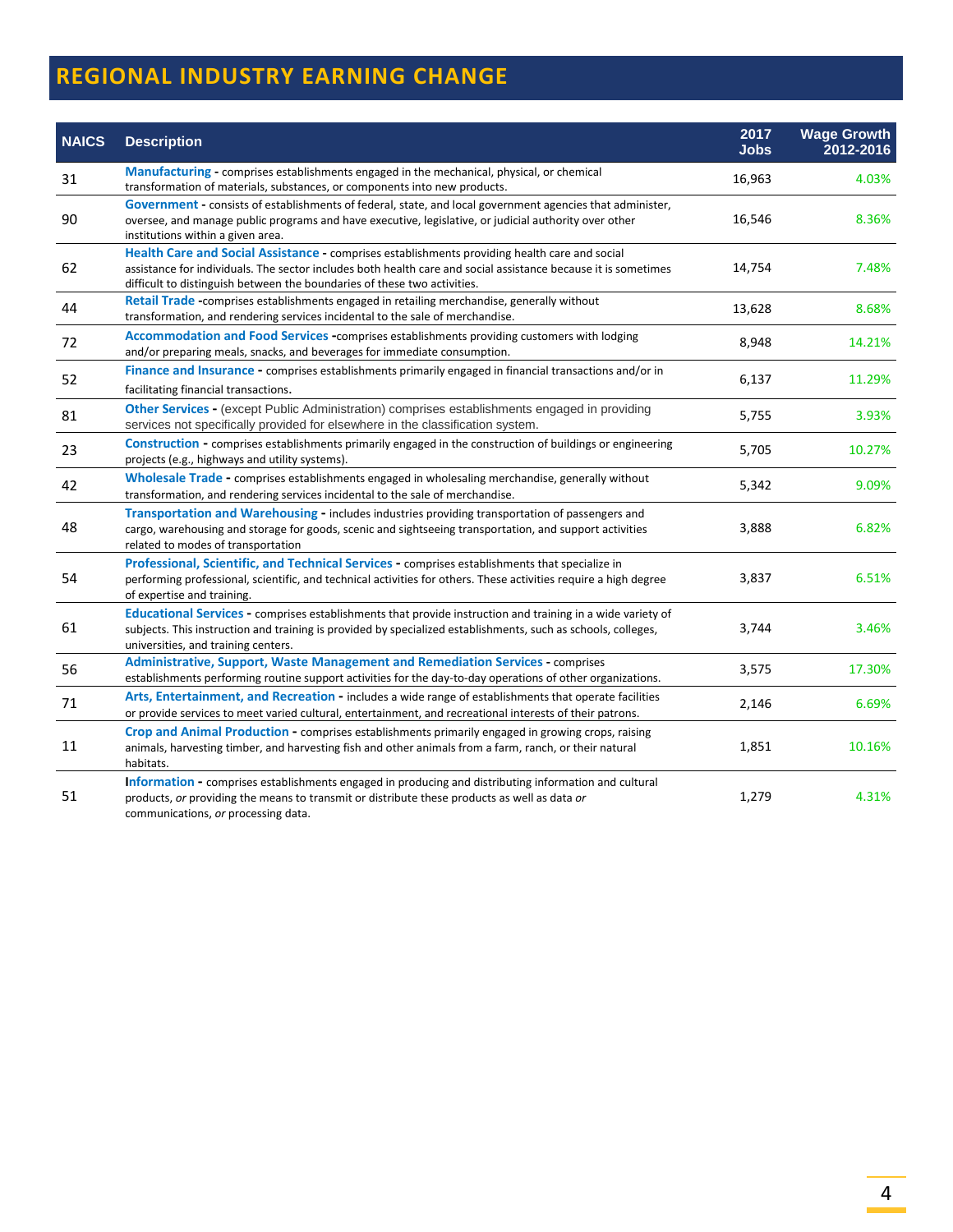# <span id="page-5-0"></span>**DEMOGRAPHIC INFORMATION**

Source for Demographic Information from 2007 through 2027:

• *ALL* demographic data is from the U.S. Census Bureau's Population Estimates program and the U.S. Census Bureau and Bureau of Labor Statistics Current Population Survey. (See appendix A).



# <span id="page-5-1"></span>**PROJECTED WORKING AGE POPULATION**

#### **The graph above represents projected working age population for the 7-county region**

|                         |         | <b>7 County Region</b> |        |        |                                |        | <b>Dubuque MSA</b> |        |        |
|-------------------------|---------|------------------------|--------|--------|--------------------------------|--------|--------------------|--------|--------|
| Age                     | 2017    | 2027                   | 2017 % | 2027 % | Age                            | 2017   | 2027               | 2017 % | 2027 % |
| 15 to 19                | 16,882  | 16,426                 | 6.9%   | 6.6%   | 15 to 19                       | 6,775  | 6,605              | 6.9%   | 6.6%   |
| 20 to 24                | 18,279  | 15,472                 | 7.4%   | 6.2%   | 20 to 24                       | 6,857  | 6,173              | 7.0%   | 6.2%   |
| 25 to 29                | 13,779  | 11,948                 | 5.6%   | 4.8%   | 25 to 29                       | 6,317  | 5,558              | 6.5%   | 5.6%   |
| 30 to 34                | 14,021  | 14,547                 | 5.7%   | 5.9%   | 30 to 34                       | 6,199  | 6,064              | 6.4%   | 6.1%   |
| 35 to 39                | 13,431  | 14,537                 | 5.5%   | 5.9%   | 35 to 39                       | 5,586  | 6,404              | 5.7%   | 6.4%   |
| 40 to 44                | 12,490  | 14,091                 | 5.1%   | 5.7%   | 40 to 44                       | 5,027  | 6,099              | 5.2%   | 6.1%   |
| 45 to 49                | 13,771  | 13,347                 | 5.6%   | 5.4%   | 45 to 49                       | 5,617  | 5,478              | 5.8%   | 5.5%   |
| 50 to 54                | 16,331  | 12,457                 | 6.6%   | 5.0%   | 50 to 54                       | 6,467  | 4,973              | 6.6%   | 5.0%   |
| 55 to 59                | 18,249  | 13,828                 | 7.4%   | 5.6%   | 55 to 59                       | 6,790  | 5,502              | 7.0%   | 5.5%   |
| 60 to 64                | 17,164  | 15,916                 | 7.0%   | 6.4%   | 60 to 64                       | 6,414  | 6,142              | 6.6%   | 6.2%   |
| 65 to 69                | 15,150  | 17,195                 | 6.2%   | 6.9%   | 65 to 69                       | 5,552  | 6,105              | 5.7%   | 6.1%   |
| Total<br>Working<br>Age | 169,547 | 159,764                | 68.8%  | 64.4%  | <b>Total</b><br>Working<br>Age | 67,601 | 65,103             | 69.3%  | 65.2%  |
| <b>Total Pop</b>        | 246,335 | 247,892                |        |        | <b>Total Pop</b>               | 97,600 | 99,809             |        |        |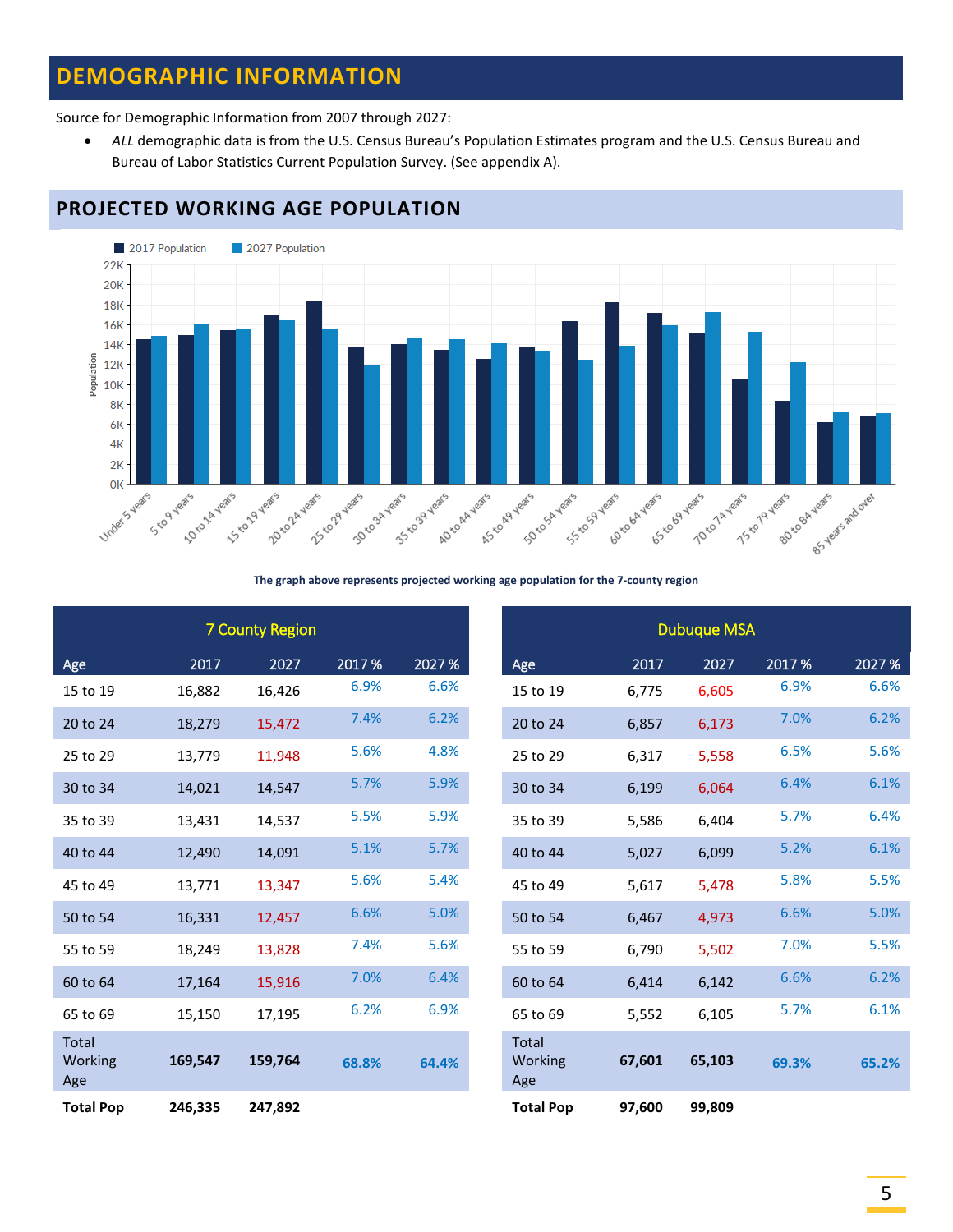# <span id="page-6-0"></span>**PROJECTED POPULATION BY RACE/ETHNICITY**

|                                                 |         | <b>7 County Region</b> |        |        |                                                 |        | <b>Dubuque MSA</b> |        |        |
|-------------------------------------------------|---------|------------------------|--------|--------|-------------------------------------------------|--------|--------------------|--------|--------|
| Race/Ethnicity                                  | 2017    | 2027                   | 2017 % | 2027 % | Race/Ethnicity                                  | 2017   | 2027               | 2017 % | 2027 % |
| White (NHS)                                     | 230,453 | 229,179                | 93.5%  | 92.4%  | White (NHS)                                     | 88,844 | 89,425             | 91.3%  | 89.6%  |
| Black (NHS)                                     | 4,904   | 5,946                  | 1.9%   | 2.4%   | Black (NHS)                                     | 3,120  | 3,793              | 3.2%   | 3.8%   |
| White (HIS)                                     | 4,420   | 5,090                  | 1.7%   | 2.0%   | White (HIS)                                     | 1,988  | 2,316              | 2.0%   | 2.3%   |
| Asian (NHS)                                     | 2,719   | 3,244                  | 1.1%   | 1.%    | Asian (NHS)                                     | 1,449  | 1,760              | 1.4%   | 1.7%   |
| Two or More<br>Races (NHS)                      | 2,186   | 2,459                  | .89%   | .99%   | Two or More<br>Races (NHS)                      | 1,293  | 1,423              | 1.3%   | 1.4%   |
| Native Hawaiian<br>or Pacific<br>Islander (NHS) | 557     | 698                    | .23%   | .28%   | Native Hawaiian<br>or Pacific<br>Islander (NHS) | 392    | 508                | .40%   | .51%   |
| American Indian<br>or Alaskan<br>(NHS)          | 413     | 430                    | .17%   | .17%   | American Indian<br>or Alaskan<br>(NHS)          | 146    | 146                | .15%   | .15%   |
| Black (HIS)                                     | 214     | 274                    | .09%   | .11%   | Black (HIS)                                     | 118    | 138                | .12%   | .14%   |
| American Indian<br>or Alaskan<br>Native (HIS)   | 198     | 244                    | .08%   | .10%   | American Indian<br>or Alaskan<br>Native (HIS)   | 105    | 133                | .11%   | .13%   |
| Two or More<br>Races (HIS)                      | 192     | 234                    | .08%   | .09%   | Two or More<br>Races (HIS)                      | 97     | 112                | .10%   | .11%   |
| Asian (HIS)                                     | 58      | 69                     | .02%   | .03%   | Asian (HIS)                                     | 34     | 41                 | .03%   | .04%   |
| Native Hawaiian<br>or Pacific<br>Islander (HIS) | 21      | 23                     | .01%   | .01%   | Native Hawaiian<br>or Pacific<br>Islander (HIS) | 13     | 14                 | .01%   | .01%   |
| <b>Total</b>                                    | 246,335 | 247,892                | 100%   | 100%   | <b>Total</b>                                    | 97,600 | 99,809             | 100%   | 100%   |

Hispanic = (HIS) Non-Hispanic = (NHS)

# <span id="page-6-1"></span>**PROJECTED POPULATION BY GENDER**

|                |         | <b>7 County Region</b> |        |        |              | <b>Dubuque MSA</b> |        |        |        |
|----------------|---------|------------------------|--------|--------|--------------|--------------------|--------|--------|--------|
| Gender         | 2017    | 2027                   | 2017 % | 2027 % | Gender       | 2017               | 2027   | 2017 % | 2027 % |
| <b>Males</b>   | 124.172 | 125.129                | 50.4%  | 50.4%  | Females      | 49.365             | 50.448 | 50.5%  | 50.5%  |
| <b>Females</b> | 122,162 | 122,763                | 49.5%  | 49.5%  | <b>Males</b> | 48,235             | 49,361 | 49.4%  | 49.4%  |
| <b>Total</b>   | 246,335 | 247,892                | 100%   | 100%   | Total        | 97,600             | 99,809 | 100%   | 100%   |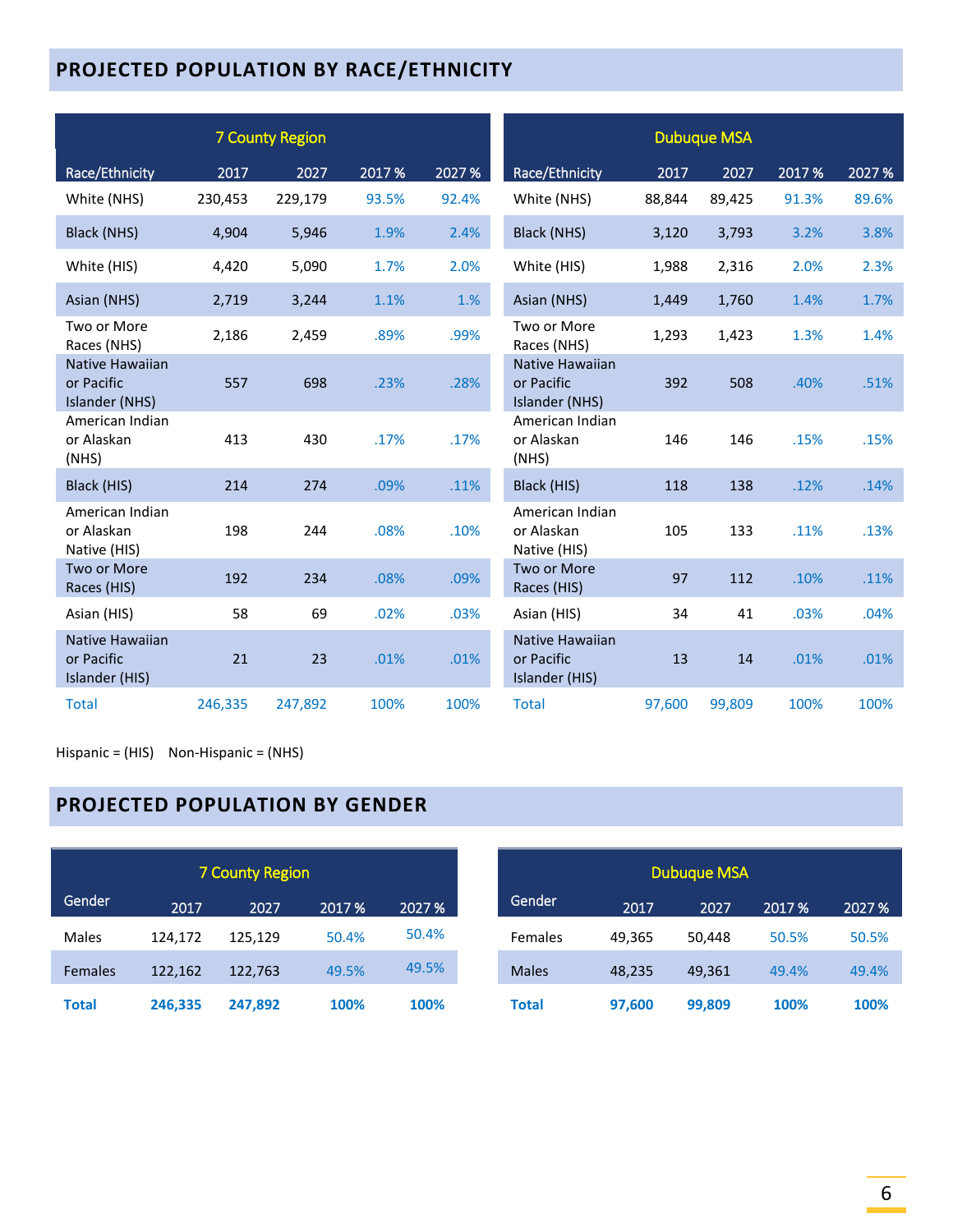# <span id="page-7-0"></span>**EDUCATIONAL ATTAINMENT OVERVIEW**



The graph above represents educational attainment projections for the 7 county region.

|                          | <b>7 County Region</b> |                          |       |                        | <b>Dubuque MSA</b> |                        |       |
|--------------------------|------------------------|--------------------------|-------|------------------------|--------------------|------------------------|-------|
| <b>Education Level</b>   | 2017                   | $%$ Chg<br>2007-<br>2017 | % Pop | <b>Education Level</b> | 2017               | % Chg<br>2007-<br>2017 | % Pop |
| < 9th Grade              | 6,473                  | $-32%$                   | 3.9%  | < 9th Grade            | 2,268              | $-29%$                 | 3.5%  |
| 9th - 12th Grade         | 8,934                  | 18%                      | 5.5%  | 9th - 12th Grade       | 3,783              | 35%                    | 5.8%  |
| High School Diploma      | 64,740                 | $-3%$                    | 38.9% | High School Diploma    | 23,032             | $-12%$                 | 35.2% |
| Some College             | 32,647                 | 5%                       | 19.6% | Some College           | 12,299             | 9%                     | 18.8% |
| Associate's Degree       | 16,011                 | 20%                      | 9.6%  | Associate's Degree     | 5,560              | 25%                    | 8.5%  |
| <b>Bachelor's Degree</b> | 24,669                 | 17%                      | 14.8% | Bachelor's Degree      | 12,055             | 24%                    | 18.4% |
| Graduate and Higher      | 12,856                 | 15%                      | 7.7%  | Graduate and Higher    | 6,375              | 18%                    | 9.8%  |
| <b>Total</b>             | 166,329                |                          | 100%  | <b>Total</b>           | 65,372             |                        | 100%  |

#### **Notes:**

- The adult population is defined as the population 25 and older for the purposes of this analysis.
- The data in the tables above represents the highest level of education attained by the total population of each set.
- For example, in the Dubuque MSA there is not a 35.2% graduation rate of High School Students; the table shows that 35.2% of the Dubuque MSA population over age 25 has a High School Diploma as their highest level of educational achievement.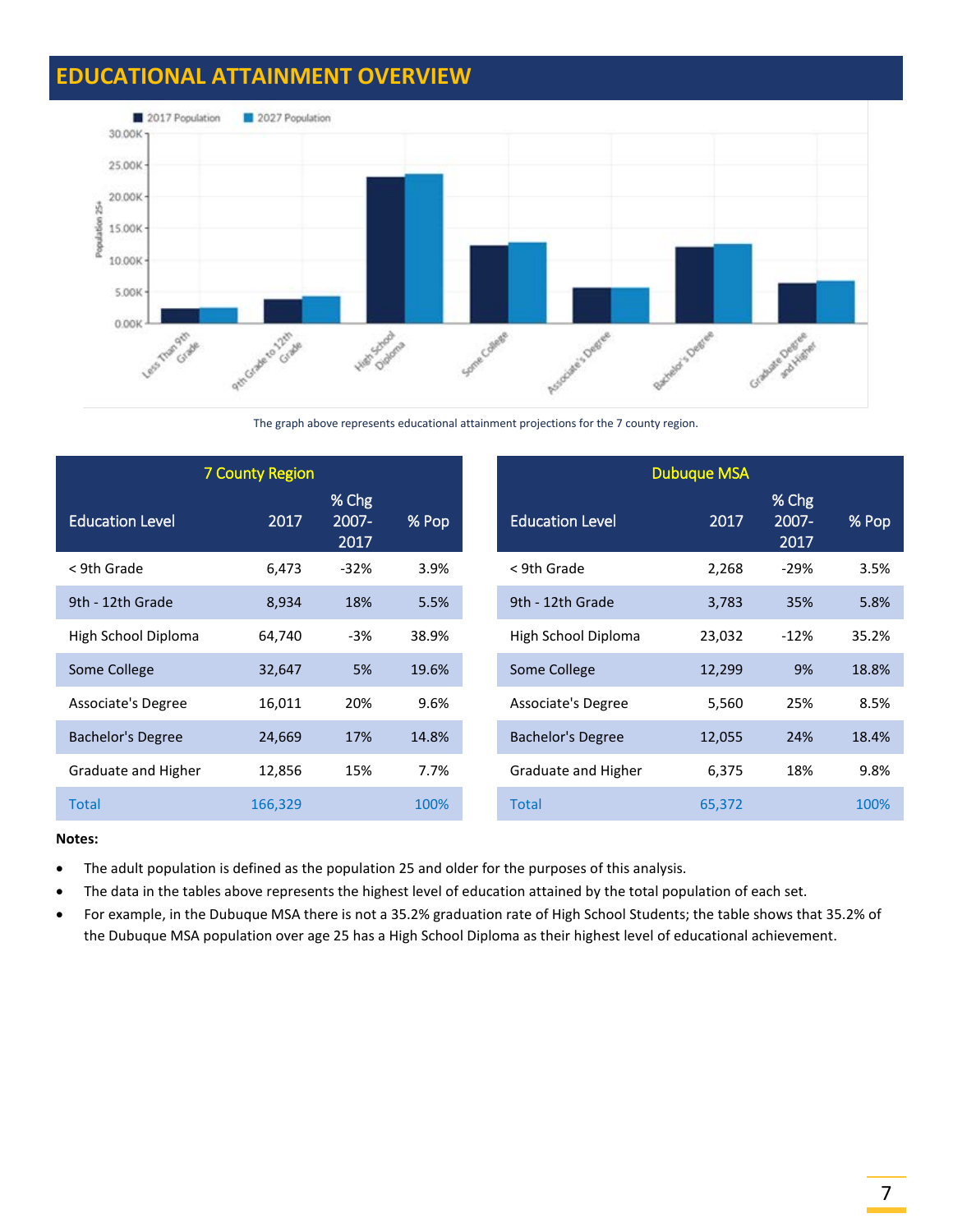### <span id="page-8-1"></span><span id="page-8-0"></span>**ORGANIZATIONAL METHOD**

T The top 75 jobs, from most to least jobs in the region in 2017.

Info values of Advanced Degree (*AD*), Less than High School (<*HS*) and Experience (*XP*) indicate occupations that do not require training beyond high school, require an advanced degree, or typically require workplace experience to advance into and graduates are not qualified by completing a degree alone.

| <b>Description</b>                                              | 2017Jobs | 2027Jobs | <b>Change</b> | <b>Annual</b><br><b>Openings</b> | <b>Annual</b><br><b>Completions</b> | <b>Median</b><br><b>Wage</b> | <b>Info</b>       |
|-----------------------------------------------------------------|----------|----------|---------------|----------------------------------|-------------------------------------|------------------------------|-------------------|
| Cashiers                                                        | 3,793    | 3,933    | 140           | 731                              |                                     | \$8.95                       | <hs< td=""></hs<> |
| <b>Retail Salespersons</b>                                      | 3,180    | 3,343    | 163           | 498                              | 10                                  | \$9.67                       | <hs< td=""></hs<> |
| Office Clerks, General                                          | 2,872    | 3,005    | 133           | 344                              |                                     | \$13.68                      |                   |
| Combined Food Prep & Serving Workers, Including Fast Food       | 2,465    | 2,610    | 145           | 481                              | 16                                  | \$8.84                       | $<$ HS            |
| <b>Team Assemblers</b>                                          | 2,414    | 2,519    | 105           | 297                              | 12                                  | \$15.17                      |                   |
| <b>Registered Nurses</b>                                        | 2,374    | 2,772    | 398           | 172                              | 155                                 | \$25.56                      |                   |
| Heavy & Tractor-Trailer Truck Drivers                           | 2,144    | 2,259    | 115           | 245                              | 34                                  | \$19.43                      |                   |
| <b>Nursing Assistants</b>                                       | 1,902    | 2,200    | 298           | 268                              | 338                                 | \$12.08                      |                   |
| Secretaries & Admin Assistants, not Legal, Medical, & Executive | 1,785    | 1,932    | 147           | 205                              | 38                                  | \$14.67                      |                   |
| <b>General &amp; Operations Managers</b>                        | 1,697    | 1,855    | 158           | 151                              | 310                                 | \$31.26                      | XP                |
| Waiters & Waitresses                                            | 1,692    | 1,564    | (128)         | 305                              |                                     | \$8.92                       | $<$ HS            |
| <b>Customer Service Representatives</b>                         | 1,671    | 1,918    | 247           | 247                              |                                     | \$15.26                      |                   |
| Janitors & Cleaners, not Maids & Housekeeping Cleaners          | 1,657    | 1,783    | 126           | 235                              |                                     | \$11.84                      | <hs< td=""></hs<> |
| Laborers & Freight, Stock, & Material Movers, H&                | 1,644    | 1,875    | 231           | 263                              |                                     | \$13.77                      | $<$ HS            |
| <b>Personal Care Aides</b>                                      | 1,534    | 1,691    | 157           | 249                              | 344                                 | \$10.47                      |                   |
| <b>Teacher Assistants</b>                                       | 1,485    | 1,565    | 80            | 155                              | 21                                  | \$11.49                      |                   |
| Bookkeeping, Accounting, & Auditing Clerks                      | 1,360    | 1,325    | (35)          | 147                              | 56                                  | \$15.66                      |                   |
| Secondary School Teachers, not Special & Career/Tech            | 1,311    | 1,334    | 23            | 101                              | 74                                  | \$24.78                      |                   |
| <b>Postsecondary Teachers</b>                                   | 1,293    | 1,486    | 193           | 128                              | 83                                  | \$31.22                      | AD                |
| Stock Clerks & Order Fillers                                    | 1,285    | 1,402    | 117           | 183                              |                                     | \$10.59                      | <hs< td=""></hs<> |
| Maintenance & Repair Workers, General                           | 1,236    | 1,327    | 91            | 125                              | 17                                  | \$15.72                      |                   |
| Sales Rep, Wholesale & Manuf, not Tech & Sci Products           | 1,206    | 1,232    | 26            | 125                              | 320                                 | \$23.50                      |                   |
| Elementary School Teachers, not Special Ed                      | 1,110    | 1,164    | 54            | 94                               | 136                                 | \$22.88                      |                   |
| <b>Construction Laborers</b>                                    | 1,087    | 1,291    | 204           | 141                              | 11                                  | \$16.52                      | <hs< td=""></hs<> |
| Farmworkers & Laborers, Crop, Nursery, & Greenhouse             | 928      | 1,020    | 92            | 163                              |                                     | \$12.12                      |                   |
| Maids & Housekeeping Cleaners                                   | 916      | 1,001    | 85            | 139                              |                                     | \$10.06                      |                   |
| Cooks, Restaurant                                               | 903      | 883      | (20)          | 129                              | 16                                  | \$9.89                       |                   |
| First-Line Supervisors of Retail Sales Workers                  | 880      | 939      | 59            | 100                              |                                     | \$16.36                      | XP                |
| <b>Bartenders</b>                                               | 863      | 869      | 6             | 137                              |                                     | \$8.92                       | <hs< td=""></hs<> |
| Packers & Packagers, H&                                         | 834      | 905      | 71            | 135                              |                                     | \$10.59                      |                   |
| First-Line Supervisors of Office & Admin Support Workers        | 823      | 952      | 129           | 95                               |                                     | \$21.97                      | ХP                |
| Military occupations                                            | 794      | 727      | (67)          | 82                               |                                     | \$16.87                      | MIL               |
| Childcare Workers                                               | 786      | 910      | 124           | 132                              | 21                                  | \$8.73                       |                   |
| Welders, Cutters, Solderers, & Brazers                          | 786      | 840      | 54            | 94                               | 85                                  | \$16.99                      |                   |
| <b>Accountants &amp; Auditors</b>                               | 754      | 894      | 140           | 84                               | 80                                  | \$25.55                      |                   |
| Automotive Service Technicians & Mechanics                      | 744      | 815      | 71            | 78                               | 12                                  | \$17.33                      |                   |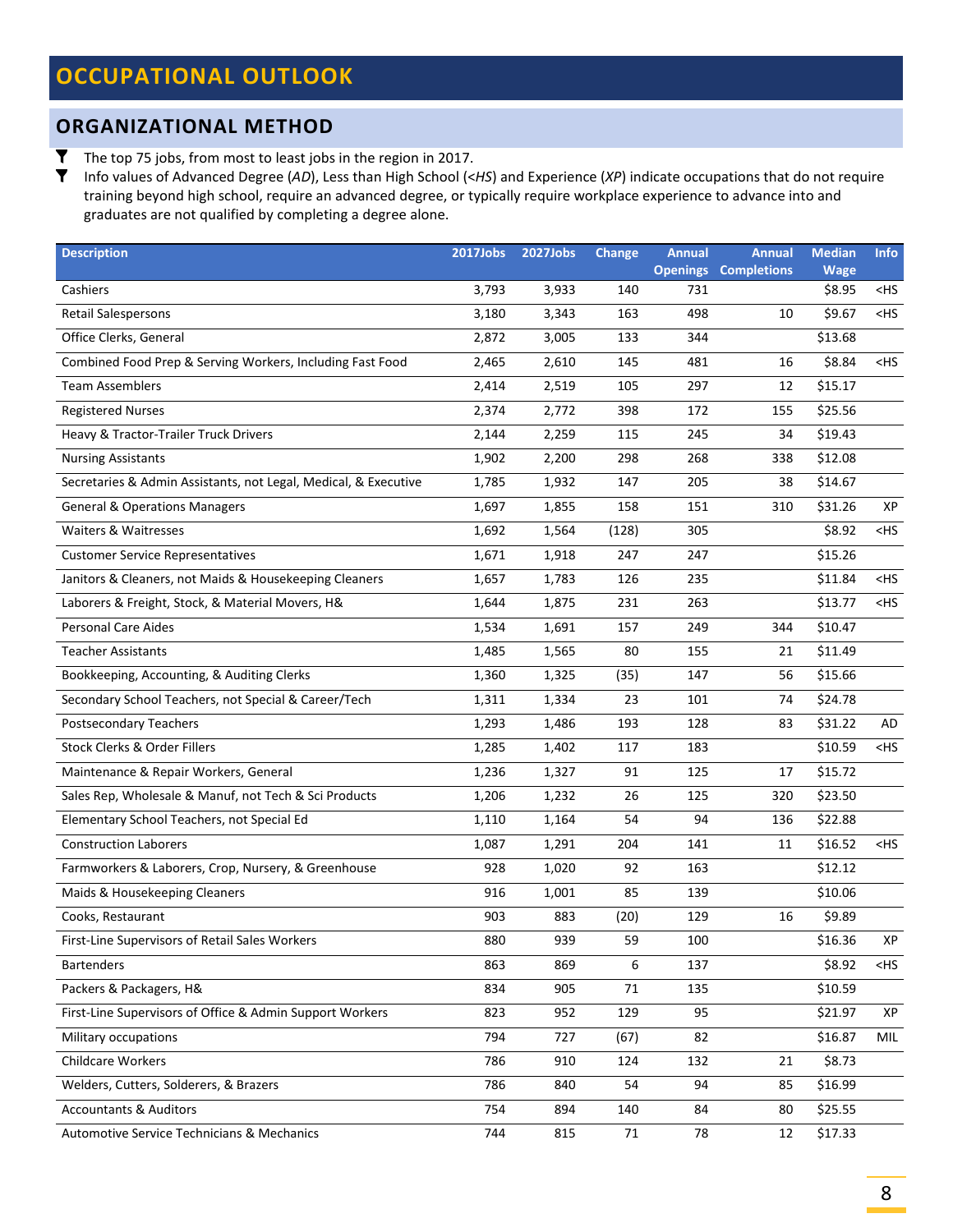| <b>Description</b>                                            | 2017Jobs | 2027Jobs | <b>Change</b> | <b>Annual</b><br><b>Openings</b> | <b>Annual</b><br><b>Completions</b> | <b>Median</b><br><b>Wage</b> | <b>Info</b> |
|---------------------------------------------------------------|----------|----------|---------------|----------------------------------|-------------------------------------|------------------------------|-------------|
| Receptionists & Information Clerks                            | 742      | 776      | 34            | 101                              |                                     | \$12.98                      |             |
| Light Truck or Delivery Services Drivers                      | 715      | 750      | 35            | 81                               | 34                                  | \$14.76                      |             |
| <b>Business Operations Specialists, All Other</b>             | 702      | 772      | 70            | 68                               | 310                                 | \$24.22                      |             |
| Electrical & Electronic Equipment Assemblers                  | 692      | 631      | (61)          | 72                               | 19                                  | \$17.33                      |             |
| Cooks, Institution & Cafeteria                                | 689      | 728      | 39            | 105                              | 16                                  | \$11.36                      | $<$ HS      |
| First-Line Supervisors of Production & Operating Workers      | 670      | 700      | 30            | 69                               |                                     | \$23.98                      | XP          |
| Tellers                                                       | 653      | 683      | 30            | 87                               |                                     | \$12.80                      |             |
| <b>Industrial Truck &amp; Tractor Operators</b>               | 648      | 721      | 73            | 81                               | 34                                  | \$15.31                      | $<$ HS      |
| First-Line Supervisors of Food Preparation & Serving Workers  | 623      | 643      | 20            | 90                               |                                     | \$12.44                      | XP          |
| <b>Financial Managers</b>                                     | 617      | 695      | 78            | 57                               | 21                                  | \$43.15                      | XP          |
| <b>Insurance Sales Agents</b>                                 | 607      | 767      | 160           | 80                               | 310                                 | \$19.30                      |             |
| Landscaping & Groundskeeping Workers                          | 602      | 659      | 57            | 80                               |                                     | \$11.40                      | $<$ HS      |
| <b>Machinists</b>                                             | 587      | 659      | 72            | 73                               | 17                                  | \$19.03                      |             |
| Counter Attendants, Cafeteria, Food Concession, & Coffee Shop | 581      | 596      | 15            | 141                              |                                     | \$8.86                       | $<$ HS      |
| Executive Secretaries & Executive Administrative Assistants   | 573      | 567      | (6)           | 59                               | 38                                  | \$18.61                      |             |
| Carpenters                                                    | 550      | 600      | 50            | 56                               | 12                                  | \$19.02                      |             |
| Licensed Practical & Licensed Vocational Nurses               | 535      | 610      | 75            | 41                               | 71                                  | \$19.63                      |             |
| Computer-Controlled Machine Tool Operators, Metal & Plastic   | 525      | 605      | 80            | 66                               | 17                                  | \$17.49                      |             |
| Operating Engineers & Construction Equipment Operators        | 501      | 585      | 84            | 64                               | 11                                  | \$21.21                      |             |
| Middle School Teachers, Except Special & Career/Tech          | 483      | 499      | 16            | 40                               | 56                                  | \$24.89                      |             |
| Police & Sheriff's Patrol Officers                            | 472      | 501      | 29            | 35                               | 33                                  | \$24.42                      |             |
| <b>Substitute Teachers</b>                                    | 470      | 498      | 28            | 56                               |                                     | \$12.72                      |             |
| <b>Food Preparation Workers</b>                               | 468      | 493      | 25            | 87                               | 16                                  | \$9.14                       | $<$ HS      |
| Inspectors, Testers, Sorters, Samplers, & Weighers            | 431      | 465      | 34            | 57                               | 12                                  | \$17.70                      |             |
| <b>Industrial Machinery Mechanics</b>                         | 406      | 502      | 96            | 48                               | 17                                  | \$22.71                      |             |
| Packaging & Filling Machine Operators & Tenders               | 406      | 445      | 39            | 53                               |                                     | \$13.72                      |             |
| Preschool Teachers, Except Special Education                  | 397      | 458      | 61            | 46                               | 25                                  | \$12.14                      |             |
| Medical & Health Services Managers                            | 396      | 439      | 43            | 34                               | 10                                  | \$35.04                      |             |
| Shipping, Receiving, & Traffic Clerks                         | 393      | 420      | 27            | 44                               |                                     | \$14.85                      |             |
| First-Line Supervisors of Construction Trades & Extraction    | 390      | 447      | 57            | 44                               |                                     | \$27.68                      | ХP          |
| Production Workers, All Other                                 | 390      | 406      | 16            | 47                               |                                     | \$14.40                      |             |
| <b>Medical Assistants</b>                                     | 385      | 415      | 30            | 48                               | 64                                  | \$14.55                      |             |
| Electricians                                                  | 382      | 332      | (50)          | 36                               | 11                                  | \$26.21                      |             |
| Dishwashers                                                   | 375      | 344      | (31)          | 61                               |                                     | \$8.70                       | $<$ HS      |
| Bus Drivers, School or Special Client                         | 374      | 367      | (7)           | 47                               |                                     | \$14.49                      |             |
| <b>Security Guards</b>                                        | 374      | 405      | 31            | 54                               |                                     | \$11.54                      |             |
| <b>Computer User Support Specialists</b>                      | 372      | 452      | 80            | 37                               | 31                                  | \$18.49                      |             |
| <b>Rehabilitation Counselors</b>                              | 365      | 383      | 18            | 40                               |                                     | \$13.27                      | AD          |
| Clergy                                                        | 354      | 429      | 75            | 49                               | $\overline{7}$                      | \$20.08                      |             |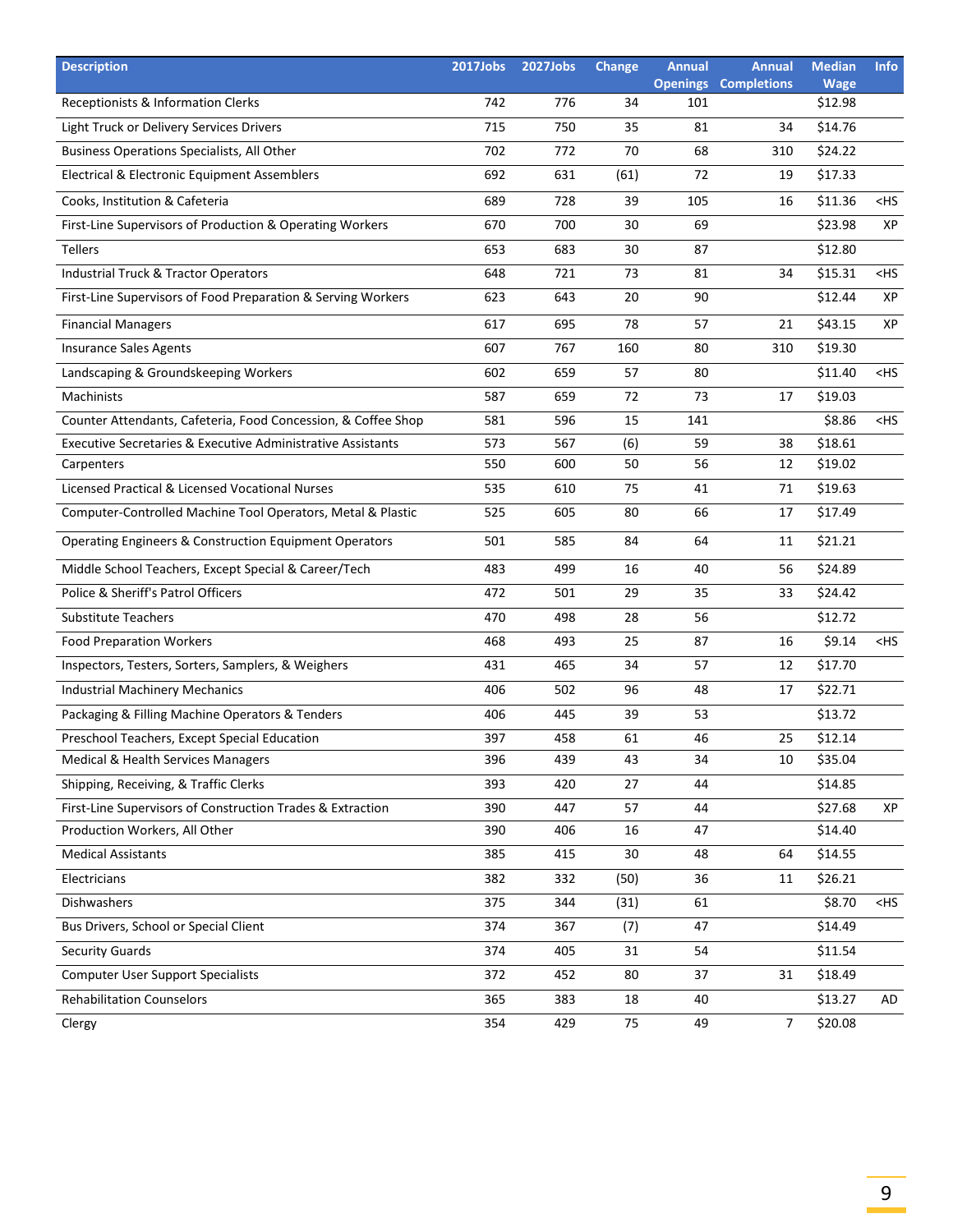#### <span id="page-10-0"></span>NOTES

Completions or *graduates* may be counted in more than one occupation because a degree or certificate often qualifies a graduate for more than one occupation *(i.e. a business graduate could be an insurance agent or a sales rep.)*. The link between occupations and associated awards are determined by a crosswalk\*.

#### **Why could we see more completions than annual openings, yet still see a workforce shortage for that occupation?**

- Completions are linked to **multiple** jobs and one person will only hold on job at a time, removing them from the pool of available workers.
- We may have out-migration of skilled graduates to other communities.
- We may have unknown barriers to hiring new graduates, such as reluctance to hire and train, lack of employer or community connections with students before they graduate to keep them here, and or narrow qualification requirements.

#### **\*Modified EMSI Proprietary of the BLS (Walker Center) CIP-to-SOC crosswalk.**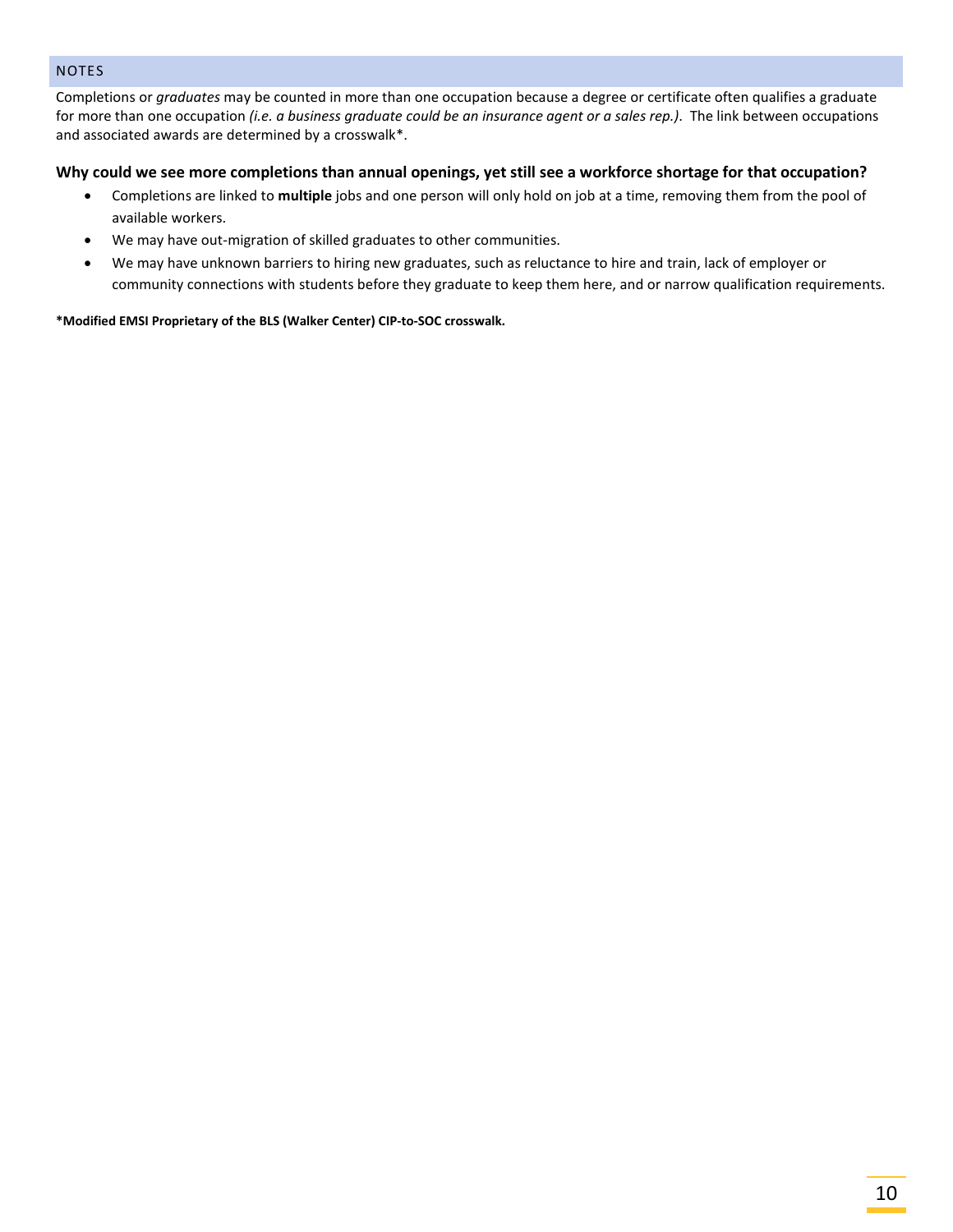### <span id="page-11-1"></span><span id="page-11-0"></span>**DEFINITIONS**

# **How does EMSI calculate projections?**

If you use an EMSI product or service, chances are you've seen some of our labor market projections. We provide detailed job estimates, by industry and occupation, for each of the next 10 years from the current year.

A common question that we get from clients who see these figures is where do EMSI projections come from? The short answer is that we create our projections based on past trends carried forward, and published projections from state and federal sources. If you're after something a little more detailed, read on.

The first step in both our industry and occupation projections is our robust industry data. We first create simple short-, mid-, and long-term trend lines for every industry and county based on the historical data.

Those lines are then averaged and dampened to prevent extreme change. We then incorporate national industry projections (BLS national employment projections) as well as state and regional projections provided by state labor market organizations to adjust these numbers again.

Finally, we take aggregate geography and industry group figures for 10-year percentage change and make sure it matches the corresponding published geography and industry numbers.

EMSI projections will not match the BLS or any other individual state projections at the most detailed level. This can be explained in a variety of ways.

#### **Differences in Coverage**

EMSI has broken out our labor market data into four different classes of worker that allow our clients to dig into specific elements of their economy. In most states, the first two classes of workers (QCEW Employees and Non-QCEW Employees) are most closely comparable to the industry projections from the published sources. We don't expect our self-employment and proprietors projections to match BLS and state-level projections.

#### **We Don't Use BLS/State Occupation Projections**

(except for our Annual Job Openings estimates) Our occupation projections are based off of our industry numbers with our projected, regionalized staffing pattern applied to the figures. As a result, the occupation projections will necessarily differ from BLS occupation numbers.

#### **Differences in Methodology**

EMSI uses a combination of BLS, state, and internal projection methods. This will naturally differ from the BLS and state projections alone.

#### **Release Lag**

EMSI projections are based on the most recent available data and published projections, but the BLS and states release only long-term projections on a two-year basis. EMSI's internal projections are more heavily weighted as state/national projections age.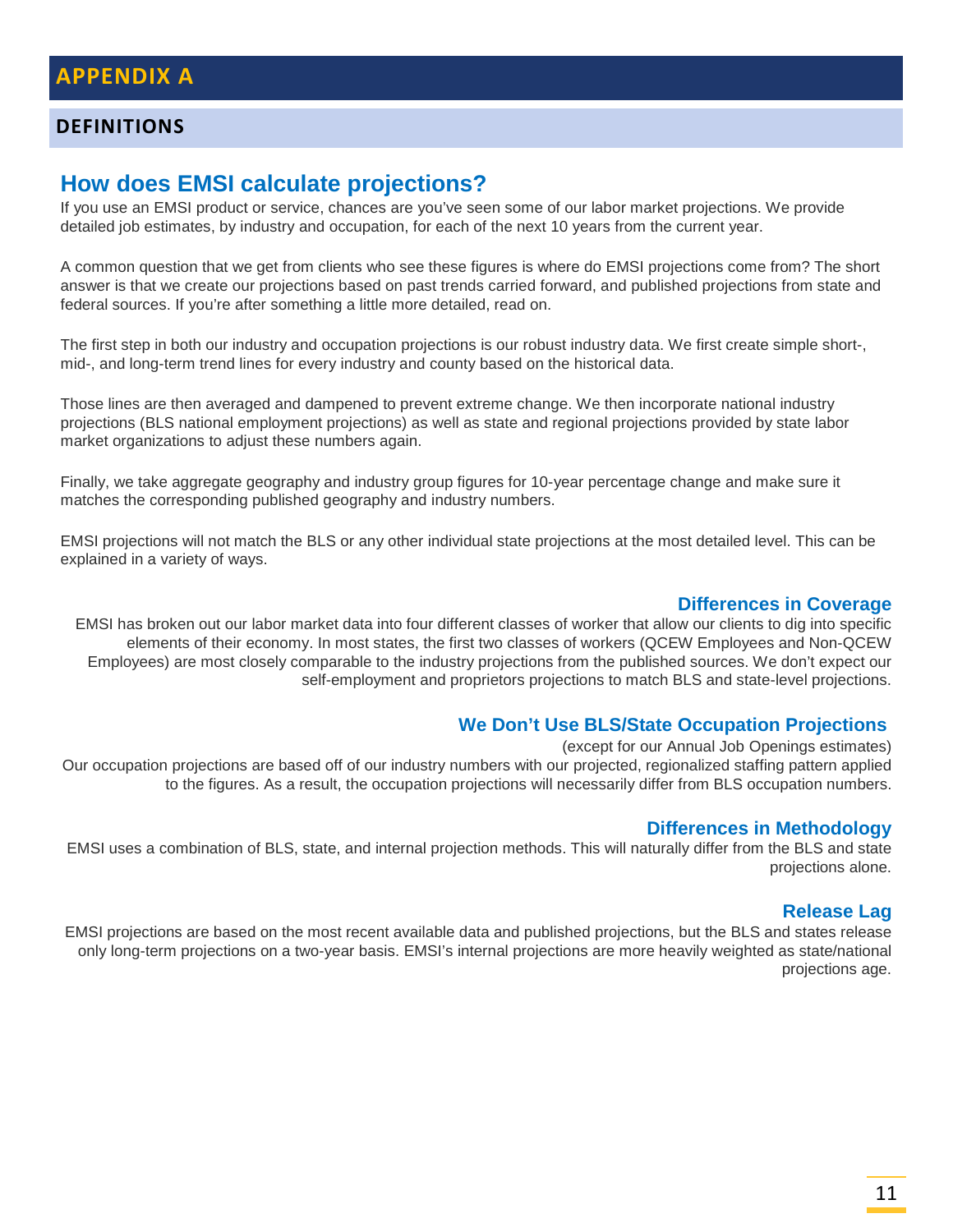# **Occupation Data**

EMSI occupation employment data are based on final EMSI industry data and final EMSI staffing patterns. Wage estimates are based on Occupational Employment Statistics (QCEW and Non-QCEW Employees classes of worker) and the American Community Survey (Self-Employed and Extended Proprietors). Occupational wage estimates also affected by county-level EMSI earnings by industry.

# **Staffing Patterns Data**

The staffing pattern data in this report are compiled from several sources using a specialized process. For QCEW and Non-QCEW Employees classes of worker, sources include Occupational Employment Statistics, the National Industry-Occupation Employment Matrix, and the American Community Survey. For the Self-Employed and Extended Proprietors classes of worker, the primary source is the American Community Survey, with a small amount of information from Occupational Employment Statistics.

# **State Data Sources**

This report uses state data from the following agencies: Illinois Department of Employment Security, Employment Projections; Iowa Workforce Development; Wisconsin Department of Workforce Development, Bureau of Workforce Information

# **Primary Data Source Information Legend**

This is a breakout of the edition of the source used by EMSI. Shaded values indicate a change from the previous set.

| <b>Name</b>                                     | Abbrev.      | <b>Source</b> | <b>Emsi 2017.3</b> |
|-------------------------------------------------|--------------|---------------|--------------------|
| <b>State Personal Income</b>                    | <b>SPI</b>   | <b>BEA</b>    | 2015               |
| Local Area Personal Income                      | LPI          | <b>BEA</b>    | 2015               |
| Make and Use Tables                             | <b>MUTS</b>  | <b>BEA</b>    | 2015               |
| Gross Domestic Product by State                 | GSP          | <b>BEA</b>    | 2016Q4             |
| National Income and Product Accounts            | <b>NIPA</b>  | <b>BEA</b>    | 2017Q2             |
| <b>American Community Survey</b>                | <b>ACS</b>   | Census        | 2015               |
| <b>County Business Patterns</b>                 | <b>CBP</b>   | Census        | 2015               |
| <b>ZIP Code Business Patterns</b>               | ZBP          | Census        | 2015               |
| <b>Non-Employer Statistics</b>                  | <b>NES</b>   | Census        | 2015               |
| Census of Employment and Wages                  | <b>QCEW</b>  | <b>BLS</b>    | 2016Q4             |
| National Ind/Occ Employment Matrix              | <b>NIOEM</b> | <b>BLS</b>    | 2014-2024          |
| <b>Occupational Employment Statistics</b>       | <b>OES</b>   | <b>BLS</b>    | 2016               |
| <b>Railroad Retirement Board</b>                | <b>RRB</b>   | <b>RRB</b>    | 2016/2015          |
| <b>Quarterly Workforce Indicators</b>           | QWI          | Census        | 2017Q2             |
| Consumer Expenditure Survey                     | <b>CEX</b>   | <b>BLS</b>    | 2015               |
| <b>Current Population Survey</b>                | <b>CPS</b>   | Census        | 2015               |
| State and Local Finances (Census of Gov.)       | COG          | Census        | 2014               |
| <b>Origin-Destination Employment Statistics</b> | <b>LODES</b> | Census        | 2014               |
| <b>Population Estimates</b>                     | <b>POP</b>   | Census        | 2016               |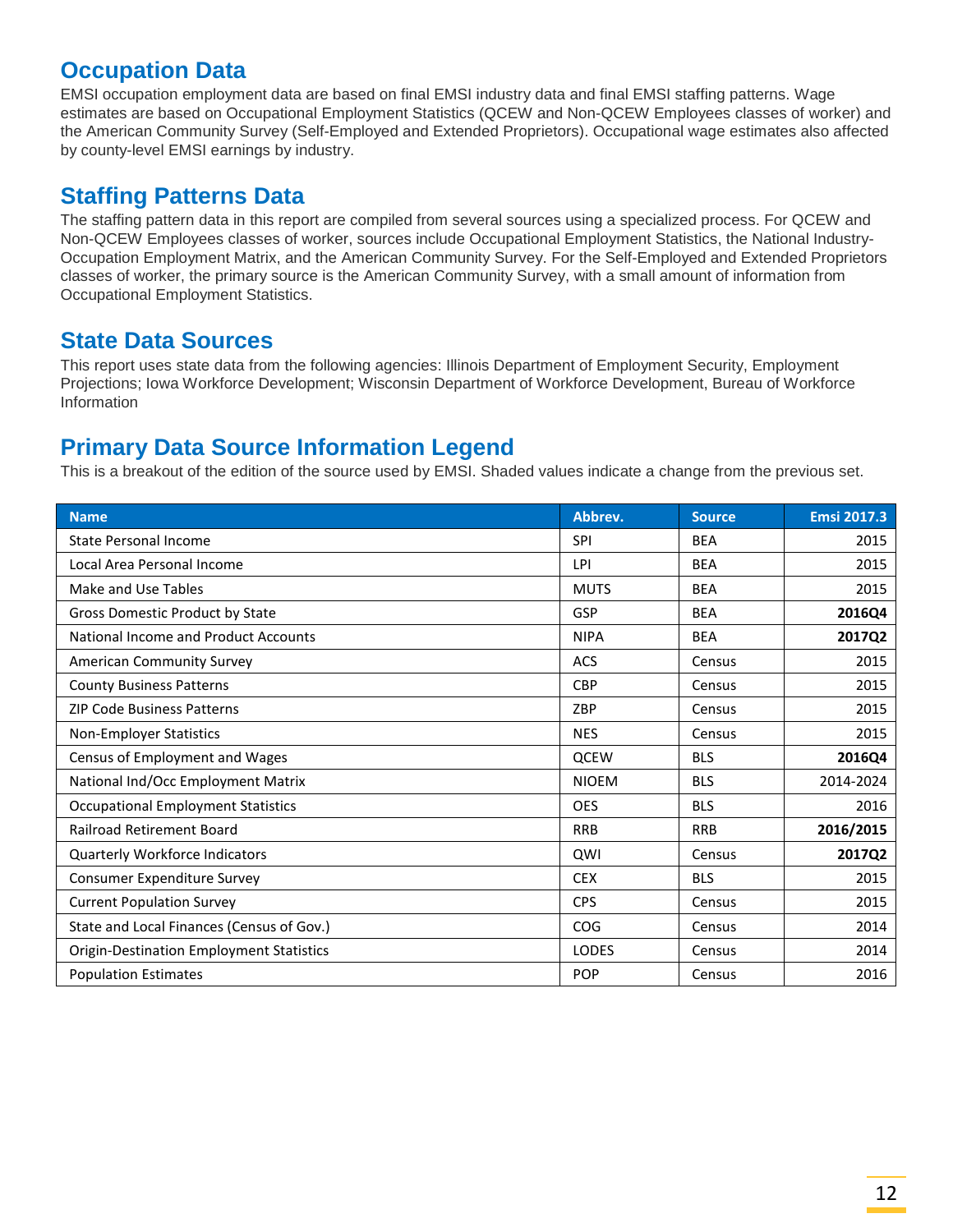# <span id="page-13-0"></span>**APPENDIX B**

| Title                                                                                    | <b>Description</b>                                                                                                                                                                                                                                                                                                                                                                                                                                                                                                             |
|------------------------------------------------------------------------------------------|--------------------------------------------------------------------------------------------------------------------------------------------------------------------------------------------------------------------------------------------------------------------------------------------------------------------------------------------------------------------------------------------------------------------------------------------------------------------------------------------------------------------------------|
| Cashiers                                                                                 | Receive and disburse money in establishments other than financial institutions. May use electronic scanners, cash registers, or related<br>equipment. May process credit or debit card transactions and validate checks. Excludes "Gaming Cage Persons and Booth Cashiers"<br>$(41-2012).$                                                                                                                                                                                                                                     |
| Retail Salespersons                                                                      | Sell merchandise, such as furniture, motor vehicles, appliances, or apparel to consumers. Excludes "Cashiers" (41-2011).                                                                                                                                                                                                                                                                                                                                                                                                       |
| Office Clerks, General                                                                   | Perform duties too varied and diverse to be classified in any specific office clerical occupation, requiring knowledge of office systems<br>and procedures. Clerical duties may be assigned in accordance with the office procedures of individual establishments and may<br>include a combination of answering telephones, bookkeeping, typing or word processing, stenography, office machine operation, and<br>filing.                                                                                                      |
| <b>Registered Nurses</b>                                                                 | Assess patient health problems and needs, develop and implement nursing care plans, and maintain medical records. Administer<br>nursing care to ill, injured, convalescent, or disabled patients. May advise patients on health maintenance and disease prevention or<br>provide case management. Licensing or registration required. Includes Clinical Nurse Specialists. Excludes "Nurse Anesthetists" (29-<br>1151), "Nurse Midwives" (29-1161), and "Nurse Practitioners" (29-1171).                                       |
| <b>Combined Food</b><br>Preparation and Serving<br>Workers, Including Fast<br>Food       | Perform duties which combine preparing and serving food and nonalcoholic beverages.                                                                                                                                                                                                                                                                                                                                                                                                                                            |
| <b>Team Assemblers</b>                                                                   | Work as part of a team having responsibility for assembling an entire product or component of a product. Team assemblers can<br>perform all tasks conducted by the team in the assembly process and rotate through all or most of them rather than being assigned to<br>a specific task on a permanent basis. May participate in making management decisions affecting the work. Includes team leaders who<br>work as part of the team. Assemblers who continuously perform the same task are classified elsewhere in 51-2000. |
| Heavy and Tractor-Trailer<br><b>Truck Drivers</b>                                        | Drive a tractor-trailer combination or a truck with a capacity of at least 26,000 pounds Gross Vehicle Weight (GVW). May be required<br>to unload truck. Requires commercial drivers' license.                                                                                                                                                                                                                                                                                                                                 |
| <b>Nursing Assistants</b>                                                                | Provide basic patient care under direction of nursing staff. Perform duties such as feed, bathe, dress, groom, or move patients, or<br>change linens. May transfer or transport patients. Includes nursing care attendants, nursing aides, and nursing attendants. Excludes<br>"Home Health Aides" (31-1011), "Orderlies" (31-1015), "Personal Care Aides" (39-9021), and "Psychiatric Aides" (31-1013).                                                                                                                       |
| Secretaries and<br>Administrative Assistants,<br>Except Legal, Medical,<br>and Executive | Perform routine clerical and administrative functions such as drafting correspondence, scheduling appointments, organizing and<br>maintaining paper and electronic files, or providing information to callers. Excludes legal, medical, and executive secretaries (43-6011<br>through 43-6013).                                                                                                                                                                                                                                |
| <b>Customer Service</b><br>Representatives                                               | Interact with customers to provide information in response to inquiries about products and services and to handle and resolve<br>complaints. Excludes individuals whose duties are primarily installation, sales, or repair.                                                                                                                                                                                                                                                                                                   |
| Laborers and Freight,<br>Stock, and Material<br>Movers, Hand                             | Manually move freight, stock, or other materials or perform other general labor. Includes all manual laborers not elsewhere classified.<br>Excludes "Material Moving Workers" (53-7011 through 53-7199) who use power equipment. Excludes "Construction Laborers" (47-<br>2061) and "Helpers, Construction Trades (47-3011 through 47-3019).                                                                                                                                                                                   |
| <b>General and Operations</b><br>Managers                                                | Plan, direct, or coordinate the operations of public or private sector organizations. Duties and responsibilities include formulating<br>policies, managing daily operations, and planning the use of materials and human resources, but are too diverse and general in nature<br>to be classified in any one functional area of management or administration, such as personnel, purchasing, or administrative services.<br>Excludes First-Line Supervisors.                                                                  |
| Janitors and Cleaners,<br><b>Except Maids and</b><br><b>Housekeeping Cleaners</b>        | Keep buildings in clean and orderly condition. Perform heavy cleaning duties, such as cleaning floors, shampooing rugs, washing walls<br>and glass, and removing rubbish. Duties may include tending furnace and boiler, performing routine maintenance activities, notifying<br>management of need for repairs, and cleaning snow or debris from sidewalk.                                                                                                                                                                    |
| <b>Personal Care Aides</b>                                                               | Assist the elderly, convalescents, or persons with disabilities with daily living activities at the person's home or in a care facility. Duties<br>performed at a place of residence may include keeping house (making beds, doing laundry, washing dishes) and preparing meals. May<br>provide assistance at non-residential care facilities. May advise families, the elderly, convalescents, and persons with disabilities<br>regarding such things as nutrition, cleanliness, and household activities.                    |
| <b>Teacher Assistants</b>                                                                | Perform duties that are instructional in nature or deliver direct services to students or parents. Serve in a position for which a teacher<br>has ultimate responsibility for the design and implementation of educational programs and services. Excludes "Graduate Teaching<br>Assistants" (25-1191).                                                                                                                                                                                                                        |
| <b>Waiters and Waitresses</b>                                                            | Take orders and serve food and beverages to patrons at tables in dining establishment. Excludes "Counter Attendants, Cafeteria, Food<br>Concession, and Coffee Shop" (35-3022).                                                                                                                                                                                                                                                                                                                                                |
| <b>Stock Clerks and Order</b><br>Fillers                                                 | Receive, store, and issue sales floor merchandise, materials, equipment, and other items from stockroom, warehouse, or storage yard<br>to fill shelves, racks, tables, or customers' orders. May mark prices on merchandise and set up sales displays. Excludes "Laborers and<br>Freight, Stock, and Material Movers, Hand" (53-7062), and "Shipping, Receiving, and Traffic Clerks" (43-5071).                                                                                                                                |
| Secondary School<br>Teachers, Except Special<br>and Career/Technical<br>Education        | Teach students in one or more subjects, such as English, mathematics, or social studies at the secondary level in public or private<br>schools. May be designated according to subject matter specialty. Substitute teachers are included in "Teachers and Instructors, All<br>Other" (25-3099). Excludes "Career/Technical Education Teachers, Secondary School" (25-2032) and "Special Education Teachers" (25-<br>2050).                                                                                                    |
| Maintenance and Repair<br>Workers, General                                               | Perform work involving the skills of two or more maintenance or craft occupations to keep machines, mechanical equipment, or the<br>structure of an establishment in repair. Duties may involve pipe fitting; boiler making; insulating; welding; machining; carpentry;<br>repairing electrical or mechanical equipment; installing, aligning, and balancing new equipment; and repairing buildings, floors, or<br>stairs. Excludes "Maintenance Workers, Machinery" (49-9043).                                                |
| Bookkeeping, Accounting,<br>and Auditing Clerks                                          | Compute, classify, and record numerical data to keep financial records complete. Perform any combination of routine calculating,<br>posting, and verifying duties to obtain primary financial data for use in maintaining accounting records. May also check the accuracy of<br>figures, calculations, and postings pertaining to business transactions recorded by other workers. Excludes "Payroll and Timekeeping<br>Clerks" (43-3051).                                                                                     |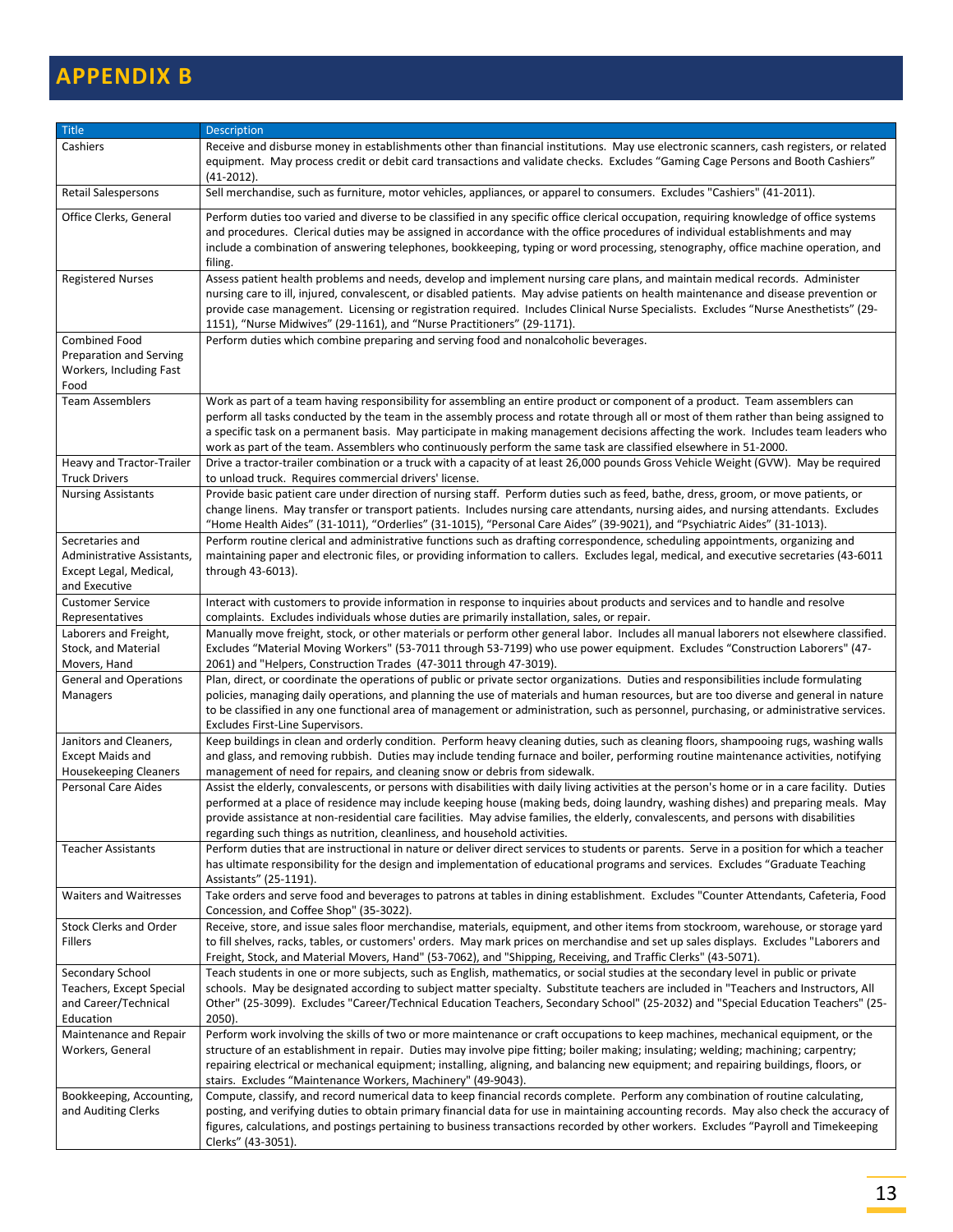| Perform tasks involving physical labor at construction sites. May operate hand and power tools of all types: air hammers, earth<br><b>Construction Laborers</b><br>tampers, cement mixers, small mechanical hoists, surveying and measuring equipment, and a variety of other equipment and<br>instruments. May clean and prepare sites, dig trenches, set braces to support the sides of excavations, erect scaffolding, and clean up<br>rubble, debris and other waste materials. May assist other craft workers. Construction laborers who primarily assist a particular craft<br>worker are classified under "Helpers, Construction Trades" (47-3010). Excludes "Hazardous Materials Removal Workers" (47-4041).<br>Sell goods for wholesalers or manufacturers to businesses or groups of individuals. Work requires substantial knowledge of items sold.<br>Sales Representatives,<br>Wholesale and<br>Manufacturing, Except<br><b>Technical and Scientific</b><br>Products<br><b>Elementary School</b><br>Teach students basic academic, social, and other formative skills in public or private schools at the elementary level. Substitute<br>teachers are included in "Teachers and Instructors, All Other" (25-3099). Excludes "Special Education Teachers" (25-2050).<br>Teachers, Except Special<br>Education<br>Farmworkers and<br>Manually plant, cultivate, and harvest vegetables, fruits, nuts, horticultural specialties, and field crops. Use hand tools, such as shovels,<br>trowels, hoes, tampers, pruning hooks, shears, and knives. Duties may include tilling soil and applying fertilizers; transplanting,<br>Laborers, Crop, Nursery,<br>weeding, thinning, or pruning crops; applying pesticides; or cleaning, grading, sorting, packing, and loading harvested products. May<br>and Greenhouse<br>construct trellises, repair fences and farm buildings, or participate in irrigation activities. Excludes "Graders and Sorters, Agricultural<br>Products" (45-2041) and "Forest, Conservation, and Logging Workers" (45-4011 through 45-4029).<br>Perform any combination of light cleaning duties to maintain private households or commercial establishments, such as hotels and<br>Maids and Housekeeping<br>Cleaners<br>hospitals, in a clean and orderly manner. Duties may include making beds, replenishing linens, cleaning rooms and halls, and<br>vacuuming.<br>Attend to children at schools, businesses, private households, and childcare institutions. Perform a variety of tasks, such as dressing,<br><b>Childcare Workers</b><br>feeding, bathing, and overseeing play. Excludes "Preschool Teachers, Except Special Education" (25-2011) and "Teacher Assistants"<br>$(25-9041).$<br>Packers and Packagers,<br>Pack or package by hand a wide variety of products and materials.<br>Hand<br>Examine, analyze, and interpret accounting records to prepare financial statements, give advice, or audit and evaluate statements<br><b>Accountants and Auditors</b><br>prepared by others. Install or advise on systems of recording costs or other financial and budgetary data. Excludes "Tax Examiners and<br>Collectors, and Revenue Agents" (13-2081).<br>Cooks, Restaurant<br>Prepare, season, and cook dishes such as soups, meats, vegetables, or desserts in restaurants. May order supplies, keep records and<br>accounts, price items on menu, or plan menu.<br>Mix and serve drinks to patrons, directly or through waitstaff.<br><b>Bartenders</b><br>Use hand-welding, flame-cutting, hand soldering, or brazing equipment to weld or join metal components or to fill holes, indentations,<br>Welders, Cutters,<br>or seams of fabricated metal products.<br>Solderers, and Brazers<br>Diagnose, adjust, repair, or overhaul automotive vehicles. Excludes "Automotive Body and Related Repairers" (49-3021), "Bus and<br><b>Automotive Service</b><br>Technicians and<br>Truck Mechanics and Diesel Engine Specialists" (49-3031), and "Electronic Equipment Installers and Repairers, Motor Vehicles" (49-<br>Mechanics<br>2096).<br>Answer inquiries and provide information to the general public, customers, visitors, and other interested parties regarding activities<br>Receptionists and<br><b>Information Clerks</b><br>conducted at establishment and location of departments, offices, and employees within the organization. Excludes "Switchboard<br>Operators, Including Answering Service" (43-2011).<br><b>Business Operations</b><br>All business operations specialists not listed separately.<br>Specialists, All Other<br>Sell life, property, casualty, health, automotive, or other types of insurance. May refer clients to independent brokers, work as an<br><b>Insurance Sales Agents</b><br>independent broker, or be employed by an insurance company.<br>Drive a light vehicle, such as a truck or van, with a capacity of less than 26,000 pounds Gross Vehicle Weight (GVW), primarily to deliver<br>Light Truck or Delivery<br>or pick up merchandise or to deliver packages. May load and unload vehicle. Excludes "Couriers and Messengers" (43-5021) and<br>Services Drivers<br>"Driver/Sales Workers" (53-3031).<br>Prepare and cook large quantities of food for institutions, such as schools, hospitals, or cafeterias.<br>Cooks, Institution and<br>Cafeteria<br>Operate industrial trucks or tractors equipped to move materials around a warehouse, storage yard, factory, construction site, or<br>Industrial Truck and<br>similar location. Excludes "Logging Equipment Operators" (45-4022).<br><b>Tractor Operators</b><br>Receive and pay out money. Keep records of money and negotiable instruments involved in a financial institution's various<br><b>Tellers</b><br>transactions.<br>Landscaping and<br>Landscape or maintain grounds of property using hand or power tools or equipment. Workers typically perform a variety of tasks,<br>which may include any combination of the following: sod laying, mowing, trimming, planting, watering, fertilizing, digging, raking,<br>Groundskeeping Workers<br>sprinkler installation, and installation of mortarless segmental concrete masonry wall units. Excludes "Farmworkers and Laborers,<br>Crop, Nursery, and Greenhouse" (45-2092).<br>Set up and operate a variety of machine tools to produce precision parts and instruments. Includes precision instrument makers who<br>Machinists<br>fabricate, modify, or repair mechanical instruments. May also fabricate and modify parts to make or repair machine tools or maintain<br>industrial machines, applying knowledge of mechanics, mathematics, metal properties, layout, and machining procedures.<br><b>Electrical and Electronic</b><br>Assemble or modify electrical or electronic equipment, such as computers, test equipment telemetering systems, electric motors, and<br><b>Equipment Assemblers</b><br>batteries.<br>Care for ill, injured, or convalescing patients or persons with disabilities in hospitals, nursing homes, clinics, private homes, group<br>Licensed Practical and<br><b>Licensed Vocational</b><br>homes, and similar institutions. May work under the supervision of a registered nurse. Licensing required.<br><b>Nurses</b><br>Computer-Controlled<br>Operate computer-controlled machines or robots to perform one or more machine functions on metal or plastic work pieces.<br>Machine Tool Operators, | <b>Title</b>      | <b>Description</b> |
|-----------------------------------------------------------------------------------------------------------------------------------------------------------------------------------------------------------------------------------------------------------------------------------------------------------------------------------------------------------------------------------------------------------------------------------------------------------------------------------------------------------------------------------------------------------------------------------------------------------------------------------------------------------------------------------------------------------------------------------------------------------------------------------------------------------------------------------------------------------------------------------------------------------------------------------------------------------------------------------------------------------------------------------------------------------------------------------------------------------------------------------------------------------------------------------------------------------------------------------------------------------------------------------------------------------------------------------------------------------------------------------------------------------------------------------------------------------------------------------------------------------------------------------------------------------------------------------------------------------------------------------------------------------------------------------------------------------------------------------------------------------------------------------------------------------------------------------------------------------------------------------------------------------------------------------------------------------------------------------------------------------------------------------------------------------------------------------------------------------------------------------------------------------------------------------------------------------------------------------------------------------------------------------------------------------------------------------------------------------------------------------------------------------------------------------------------------------------------------------------------------------------------------------------------------------------------------------------------------------------------------------------------------------------------------------------------------------------------------------------------------------------------------------------------------------------------------------------------------------------------------------------------------------------------------------------------------------------------------------------------------------------------------------------------------------------------------------------------------------------------------------------------------------------------------------------------------------------------------------------------------------------------------------------------------------------------------------------------------------------------------------------------------------------------------------------------------------------------------------------------------------------------------------------------------------------------------------------------------------------------------------------------------------------------------------------------------------------------------------------------------------------------------------------------------------------------------------------------------------------------------------------------------------------------------------------------------------------------------------------------------------------------------------------------------------------------------------------------------------------------------------------------------------------------------------------------------------------------------------------------------------------------------------------------------------------------------------------------------------------------------------------------------------------------------------------------------------------------------------------------------------------------------------------------------------------------------------------------------------------------------------------------------------------------------------------------------------------------------------------------------------------------------------------------------------------------------------------------------------------------------------------------------------------------------------------------------------------------------------------------------------------------------------------------------------------------------------------------------------------------------------------------------------------------------------------------------------------------------------------------------------------------------------------------------------------------------------------------------------------------------------------------------------------------------------------------------------------------------------------------------------------------------------------------------------------------------------------------------------------------------------------------------------------------------------------------------------------------------------------------------------------------------------------------------------------------------------------------------------------------------------------------------------------------------------------------------------------------------------------------------------------------------------------------------------------------------------------------------------------------------------------------------------------------------------------------------------------------------------------------------------------------------------------------------------------------------------------------------------------------------------------------------------------------------------------------------------------------------------------------------------------------------------------------------------------------------------------------------------------------------------------------------------------------------------------------------------------------------------------------------------------------------------------------------------------------------------------------------------------------------------------------------------------------------------------------------------------------------------------------------------------------------------------------------------------------------------------------------------------------------------------------------------------------------------------------------------------------------------------------------------------------------------------------------------------------------------------------------------------------------------------------------------------------------------------------------------------------------|-------------------|--------------------|
|                                                                                                                                                                                                                                                                                                                                                                                                                                                                                                                                                                                                                                                                                                                                                                                                                                                                                                                                                                                                                                                                                                                                                                                                                                                                                                                                                                                                                                                                                                                                                                                                                                                                                                                                                                                                                                                                                                                                                                                                                                                                                                                                                                                                                                                                                                                                                                                                                                                                                                                                                                                                                                                                                                                                                                                                                                                                                                                                                                                                                                                                                                                                                                                                                                                                                                                                                                                                                                                                                                                                                                                                                                                                                                                                                                                                                                                                                                                                                                                                                                                                                                                                                                                                                                                                                                                                                                                                                                                                                                                                                                                                                                                                                                                                                                                                                                                                                                                                                                                                                                                                                                                                                                                                                                                                                                                                                                                                                                                                                                                                                                                                                                                                                                                                                                                                                                                                                                                                                                                                                                                                                                                                                                                                                                                                                                                                                                                                                                                                                                                                                                                                                                                                                                                                                                                                                                                                                                                                                                                                                                                                                                                                                                                                                                                                                                                                                                                                                                                                             |                   |                    |
|                                                                                                                                                                                                                                                                                                                                                                                                                                                                                                                                                                                                                                                                                                                                                                                                                                                                                                                                                                                                                                                                                                                                                                                                                                                                                                                                                                                                                                                                                                                                                                                                                                                                                                                                                                                                                                                                                                                                                                                                                                                                                                                                                                                                                                                                                                                                                                                                                                                                                                                                                                                                                                                                                                                                                                                                                                                                                                                                                                                                                                                                                                                                                                                                                                                                                                                                                                                                                                                                                                                                                                                                                                                                                                                                                                                                                                                                                                                                                                                                                                                                                                                                                                                                                                                                                                                                                                                                                                                                                                                                                                                                                                                                                                                                                                                                                                                                                                                                                                                                                                                                                                                                                                                                                                                                                                                                                                                                                                                                                                                                                                                                                                                                                                                                                                                                                                                                                                                                                                                                                                                                                                                                                                                                                                                                                                                                                                                                                                                                                                                                                                                                                                                                                                                                                                                                                                                                                                                                                                                                                                                                                                                                                                                                                                                                                                                                                                                                                                                                             |                   |                    |
|                                                                                                                                                                                                                                                                                                                                                                                                                                                                                                                                                                                                                                                                                                                                                                                                                                                                                                                                                                                                                                                                                                                                                                                                                                                                                                                                                                                                                                                                                                                                                                                                                                                                                                                                                                                                                                                                                                                                                                                                                                                                                                                                                                                                                                                                                                                                                                                                                                                                                                                                                                                                                                                                                                                                                                                                                                                                                                                                                                                                                                                                                                                                                                                                                                                                                                                                                                                                                                                                                                                                                                                                                                                                                                                                                                                                                                                                                                                                                                                                                                                                                                                                                                                                                                                                                                                                                                                                                                                                                                                                                                                                                                                                                                                                                                                                                                                                                                                                                                                                                                                                                                                                                                                                                                                                                                                                                                                                                                                                                                                                                                                                                                                                                                                                                                                                                                                                                                                                                                                                                                                                                                                                                                                                                                                                                                                                                                                                                                                                                                                                                                                                                                                                                                                                                                                                                                                                                                                                                                                                                                                                                                                                                                                                                                                                                                                                                                                                                                                                             |                   |                    |
|                                                                                                                                                                                                                                                                                                                                                                                                                                                                                                                                                                                                                                                                                                                                                                                                                                                                                                                                                                                                                                                                                                                                                                                                                                                                                                                                                                                                                                                                                                                                                                                                                                                                                                                                                                                                                                                                                                                                                                                                                                                                                                                                                                                                                                                                                                                                                                                                                                                                                                                                                                                                                                                                                                                                                                                                                                                                                                                                                                                                                                                                                                                                                                                                                                                                                                                                                                                                                                                                                                                                                                                                                                                                                                                                                                                                                                                                                                                                                                                                                                                                                                                                                                                                                                                                                                                                                                                                                                                                                                                                                                                                                                                                                                                                                                                                                                                                                                                                                                                                                                                                                                                                                                                                                                                                                                                                                                                                                                                                                                                                                                                                                                                                                                                                                                                                                                                                                                                                                                                                                                                                                                                                                                                                                                                                                                                                                                                                                                                                                                                                                                                                                                                                                                                                                                                                                                                                                                                                                                                                                                                                                                                                                                                                                                                                                                                                                                                                                                                                             |                   |                    |
|                                                                                                                                                                                                                                                                                                                                                                                                                                                                                                                                                                                                                                                                                                                                                                                                                                                                                                                                                                                                                                                                                                                                                                                                                                                                                                                                                                                                                                                                                                                                                                                                                                                                                                                                                                                                                                                                                                                                                                                                                                                                                                                                                                                                                                                                                                                                                                                                                                                                                                                                                                                                                                                                                                                                                                                                                                                                                                                                                                                                                                                                                                                                                                                                                                                                                                                                                                                                                                                                                                                                                                                                                                                                                                                                                                                                                                                                                                                                                                                                                                                                                                                                                                                                                                                                                                                                                                                                                                                                                                                                                                                                                                                                                                                                                                                                                                                                                                                                                                                                                                                                                                                                                                                                                                                                                                                                                                                                                                                                                                                                                                                                                                                                                                                                                                                                                                                                                                                                                                                                                                                                                                                                                                                                                                                                                                                                                                                                                                                                                                                                                                                                                                                                                                                                                                                                                                                                                                                                                                                                                                                                                                                                                                                                                                                                                                                                                                                                                                                                             |                   |                    |
|                                                                                                                                                                                                                                                                                                                                                                                                                                                                                                                                                                                                                                                                                                                                                                                                                                                                                                                                                                                                                                                                                                                                                                                                                                                                                                                                                                                                                                                                                                                                                                                                                                                                                                                                                                                                                                                                                                                                                                                                                                                                                                                                                                                                                                                                                                                                                                                                                                                                                                                                                                                                                                                                                                                                                                                                                                                                                                                                                                                                                                                                                                                                                                                                                                                                                                                                                                                                                                                                                                                                                                                                                                                                                                                                                                                                                                                                                                                                                                                                                                                                                                                                                                                                                                                                                                                                                                                                                                                                                                                                                                                                                                                                                                                                                                                                                                                                                                                                                                                                                                                                                                                                                                                                                                                                                                                                                                                                                                                                                                                                                                                                                                                                                                                                                                                                                                                                                                                                                                                                                                                                                                                                                                                                                                                                                                                                                                                                                                                                                                                                                                                                                                                                                                                                                                                                                                                                                                                                                                                                                                                                                                                                                                                                                                                                                                                                                                                                                                                                             |                   |                    |
|                                                                                                                                                                                                                                                                                                                                                                                                                                                                                                                                                                                                                                                                                                                                                                                                                                                                                                                                                                                                                                                                                                                                                                                                                                                                                                                                                                                                                                                                                                                                                                                                                                                                                                                                                                                                                                                                                                                                                                                                                                                                                                                                                                                                                                                                                                                                                                                                                                                                                                                                                                                                                                                                                                                                                                                                                                                                                                                                                                                                                                                                                                                                                                                                                                                                                                                                                                                                                                                                                                                                                                                                                                                                                                                                                                                                                                                                                                                                                                                                                                                                                                                                                                                                                                                                                                                                                                                                                                                                                                                                                                                                                                                                                                                                                                                                                                                                                                                                                                                                                                                                                                                                                                                                                                                                                                                                                                                                                                                                                                                                                                                                                                                                                                                                                                                                                                                                                                                                                                                                                                                                                                                                                                                                                                                                                                                                                                                                                                                                                                                                                                                                                                                                                                                                                                                                                                                                                                                                                                                                                                                                                                                                                                                                                                                                                                                                                                                                                                                                             |                   |                    |
|                                                                                                                                                                                                                                                                                                                                                                                                                                                                                                                                                                                                                                                                                                                                                                                                                                                                                                                                                                                                                                                                                                                                                                                                                                                                                                                                                                                                                                                                                                                                                                                                                                                                                                                                                                                                                                                                                                                                                                                                                                                                                                                                                                                                                                                                                                                                                                                                                                                                                                                                                                                                                                                                                                                                                                                                                                                                                                                                                                                                                                                                                                                                                                                                                                                                                                                                                                                                                                                                                                                                                                                                                                                                                                                                                                                                                                                                                                                                                                                                                                                                                                                                                                                                                                                                                                                                                                                                                                                                                                                                                                                                                                                                                                                                                                                                                                                                                                                                                                                                                                                                                                                                                                                                                                                                                                                                                                                                                                                                                                                                                                                                                                                                                                                                                                                                                                                                                                                                                                                                                                                                                                                                                                                                                                                                                                                                                                                                                                                                                                                                                                                                                                                                                                                                                                                                                                                                                                                                                                                                                                                                                                                                                                                                                                                                                                                                                                                                                                                                             |                   |                    |
|                                                                                                                                                                                                                                                                                                                                                                                                                                                                                                                                                                                                                                                                                                                                                                                                                                                                                                                                                                                                                                                                                                                                                                                                                                                                                                                                                                                                                                                                                                                                                                                                                                                                                                                                                                                                                                                                                                                                                                                                                                                                                                                                                                                                                                                                                                                                                                                                                                                                                                                                                                                                                                                                                                                                                                                                                                                                                                                                                                                                                                                                                                                                                                                                                                                                                                                                                                                                                                                                                                                                                                                                                                                                                                                                                                                                                                                                                                                                                                                                                                                                                                                                                                                                                                                                                                                                                                                                                                                                                                                                                                                                                                                                                                                                                                                                                                                                                                                                                                                                                                                                                                                                                                                                                                                                                                                                                                                                                                                                                                                                                                                                                                                                                                                                                                                                                                                                                                                                                                                                                                                                                                                                                                                                                                                                                                                                                                                                                                                                                                                                                                                                                                                                                                                                                                                                                                                                                                                                                                                                                                                                                                                                                                                                                                                                                                                                                                                                                                                                             |                   |                    |
|                                                                                                                                                                                                                                                                                                                                                                                                                                                                                                                                                                                                                                                                                                                                                                                                                                                                                                                                                                                                                                                                                                                                                                                                                                                                                                                                                                                                                                                                                                                                                                                                                                                                                                                                                                                                                                                                                                                                                                                                                                                                                                                                                                                                                                                                                                                                                                                                                                                                                                                                                                                                                                                                                                                                                                                                                                                                                                                                                                                                                                                                                                                                                                                                                                                                                                                                                                                                                                                                                                                                                                                                                                                                                                                                                                                                                                                                                                                                                                                                                                                                                                                                                                                                                                                                                                                                                                                                                                                                                                                                                                                                                                                                                                                                                                                                                                                                                                                                                                                                                                                                                                                                                                                                                                                                                                                                                                                                                                                                                                                                                                                                                                                                                                                                                                                                                                                                                                                                                                                                                                                                                                                                                                                                                                                                                                                                                                                                                                                                                                                                                                                                                                                                                                                                                                                                                                                                                                                                                                                                                                                                                                                                                                                                                                                                                                                                                                                                                                                                             |                   |                    |
|                                                                                                                                                                                                                                                                                                                                                                                                                                                                                                                                                                                                                                                                                                                                                                                                                                                                                                                                                                                                                                                                                                                                                                                                                                                                                                                                                                                                                                                                                                                                                                                                                                                                                                                                                                                                                                                                                                                                                                                                                                                                                                                                                                                                                                                                                                                                                                                                                                                                                                                                                                                                                                                                                                                                                                                                                                                                                                                                                                                                                                                                                                                                                                                                                                                                                                                                                                                                                                                                                                                                                                                                                                                                                                                                                                                                                                                                                                                                                                                                                                                                                                                                                                                                                                                                                                                                                                                                                                                                                                                                                                                                                                                                                                                                                                                                                                                                                                                                                                                                                                                                                                                                                                                                                                                                                                                                                                                                                                                                                                                                                                                                                                                                                                                                                                                                                                                                                                                                                                                                                                                                                                                                                                                                                                                                                                                                                                                                                                                                                                                                                                                                                                                                                                                                                                                                                                                                                                                                                                                                                                                                                                                                                                                                                                                                                                                                                                                                                                                                             |                   |                    |
|                                                                                                                                                                                                                                                                                                                                                                                                                                                                                                                                                                                                                                                                                                                                                                                                                                                                                                                                                                                                                                                                                                                                                                                                                                                                                                                                                                                                                                                                                                                                                                                                                                                                                                                                                                                                                                                                                                                                                                                                                                                                                                                                                                                                                                                                                                                                                                                                                                                                                                                                                                                                                                                                                                                                                                                                                                                                                                                                                                                                                                                                                                                                                                                                                                                                                                                                                                                                                                                                                                                                                                                                                                                                                                                                                                                                                                                                                                                                                                                                                                                                                                                                                                                                                                                                                                                                                                                                                                                                                                                                                                                                                                                                                                                                                                                                                                                                                                                                                                                                                                                                                                                                                                                                                                                                                                                                                                                                                                                                                                                                                                                                                                                                                                                                                                                                                                                                                                                                                                                                                                                                                                                                                                                                                                                                                                                                                                                                                                                                                                                                                                                                                                                                                                                                                                                                                                                                                                                                                                                                                                                                                                                                                                                                                                                                                                                                                                                                                                                                             |                   |                    |
|                                                                                                                                                                                                                                                                                                                                                                                                                                                                                                                                                                                                                                                                                                                                                                                                                                                                                                                                                                                                                                                                                                                                                                                                                                                                                                                                                                                                                                                                                                                                                                                                                                                                                                                                                                                                                                                                                                                                                                                                                                                                                                                                                                                                                                                                                                                                                                                                                                                                                                                                                                                                                                                                                                                                                                                                                                                                                                                                                                                                                                                                                                                                                                                                                                                                                                                                                                                                                                                                                                                                                                                                                                                                                                                                                                                                                                                                                                                                                                                                                                                                                                                                                                                                                                                                                                                                                                                                                                                                                                                                                                                                                                                                                                                                                                                                                                                                                                                                                                                                                                                                                                                                                                                                                                                                                                                                                                                                                                                                                                                                                                                                                                                                                                                                                                                                                                                                                                                                                                                                                                                                                                                                                                                                                                                                                                                                                                                                                                                                                                                                                                                                                                                                                                                                                                                                                                                                                                                                                                                                                                                                                                                                                                                                                                                                                                                                                                                                                                                                             |                   |                    |
|                                                                                                                                                                                                                                                                                                                                                                                                                                                                                                                                                                                                                                                                                                                                                                                                                                                                                                                                                                                                                                                                                                                                                                                                                                                                                                                                                                                                                                                                                                                                                                                                                                                                                                                                                                                                                                                                                                                                                                                                                                                                                                                                                                                                                                                                                                                                                                                                                                                                                                                                                                                                                                                                                                                                                                                                                                                                                                                                                                                                                                                                                                                                                                                                                                                                                                                                                                                                                                                                                                                                                                                                                                                                                                                                                                                                                                                                                                                                                                                                                                                                                                                                                                                                                                                                                                                                                                                                                                                                                                                                                                                                                                                                                                                                                                                                                                                                                                                                                                                                                                                                                                                                                                                                                                                                                                                                                                                                                                                                                                                                                                                                                                                                                                                                                                                                                                                                                                                                                                                                                                                                                                                                                                                                                                                                                                                                                                                                                                                                                                                                                                                                                                                                                                                                                                                                                                                                                                                                                                                                                                                                                                                                                                                                                                                                                                                                                                                                                                                                             |                   |                    |
|                                                                                                                                                                                                                                                                                                                                                                                                                                                                                                                                                                                                                                                                                                                                                                                                                                                                                                                                                                                                                                                                                                                                                                                                                                                                                                                                                                                                                                                                                                                                                                                                                                                                                                                                                                                                                                                                                                                                                                                                                                                                                                                                                                                                                                                                                                                                                                                                                                                                                                                                                                                                                                                                                                                                                                                                                                                                                                                                                                                                                                                                                                                                                                                                                                                                                                                                                                                                                                                                                                                                                                                                                                                                                                                                                                                                                                                                                                                                                                                                                                                                                                                                                                                                                                                                                                                                                                                                                                                                                                                                                                                                                                                                                                                                                                                                                                                                                                                                                                                                                                                                                                                                                                                                                                                                                                                                                                                                                                                                                                                                                                                                                                                                                                                                                                                                                                                                                                                                                                                                                                                                                                                                                                                                                                                                                                                                                                                                                                                                                                                                                                                                                                                                                                                                                                                                                                                                                                                                                                                                                                                                                                                                                                                                                                                                                                                                                                                                                                                                             |                   |                    |
|                                                                                                                                                                                                                                                                                                                                                                                                                                                                                                                                                                                                                                                                                                                                                                                                                                                                                                                                                                                                                                                                                                                                                                                                                                                                                                                                                                                                                                                                                                                                                                                                                                                                                                                                                                                                                                                                                                                                                                                                                                                                                                                                                                                                                                                                                                                                                                                                                                                                                                                                                                                                                                                                                                                                                                                                                                                                                                                                                                                                                                                                                                                                                                                                                                                                                                                                                                                                                                                                                                                                                                                                                                                                                                                                                                                                                                                                                                                                                                                                                                                                                                                                                                                                                                                                                                                                                                                                                                                                                                                                                                                                                                                                                                                                                                                                                                                                                                                                                                                                                                                                                                                                                                                                                                                                                                                                                                                                                                                                                                                                                                                                                                                                                                                                                                                                                                                                                                                                                                                                                                                                                                                                                                                                                                                                                                                                                                                                                                                                                                                                                                                                                                                                                                                                                                                                                                                                                                                                                                                                                                                                                                                                                                                                                                                                                                                                                                                                                                                                             |                   |                    |
|                                                                                                                                                                                                                                                                                                                                                                                                                                                                                                                                                                                                                                                                                                                                                                                                                                                                                                                                                                                                                                                                                                                                                                                                                                                                                                                                                                                                                                                                                                                                                                                                                                                                                                                                                                                                                                                                                                                                                                                                                                                                                                                                                                                                                                                                                                                                                                                                                                                                                                                                                                                                                                                                                                                                                                                                                                                                                                                                                                                                                                                                                                                                                                                                                                                                                                                                                                                                                                                                                                                                                                                                                                                                                                                                                                                                                                                                                                                                                                                                                                                                                                                                                                                                                                                                                                                                                                                                                                                                                                                                                                                                                                                                                                                                                                                                                                                                                                                                                                                                                                                                                                                                                                                                                                                                                                                                                                                                                                                                                                                                                                                                                                                                                                                                                                                                                                                                                                                                                                                                                                                                                                                                                                                                                                                                                                                                                                                                                                                                                                                                                                                                                                                                                                                                                                                                                                                                                                                                                                                                                                                                                                                                                                                                                                                                                                                                                                                                                                                                             |                   |                    |
|                                                                                                                                                                                                                                                                                                                                                                                                                                                                                                                                                                                                                                                                                                                                                                                                                                                                                                                                                                                                                                                                                                                                                                                                                                                                                                                                                                                                                                                                                                                                                                                                                                                                                                                                                                                                                                                                                                                                                                                                                                                                                                                                                                                                                                                                                                                                                                                                                                                                                                                                                                                                                                                                                                                                                                                                                                                                                                                                                                                                                                                                                                                                                                                                                                                                                                                                                                                                                                                                                                                                                                                                                                                                                                                                                                                                                                                                                                                                                                                                                                                                                                                                                                                                                                                                                                                                                                                                                                                                                                                                                                                                                                                                                                                                                                                                                                                                                                                                                                                                                                                                                                                                                                                                                                                                                                                                                                                                                                                                                                                                                                                                                                                                                                                                                                                                                                                                                                                                                                                                                                                                                                                                                                                                                                                                                                                                                                                                                                                                                                                                                                                                                                                                                                                                                                                                                                                                                                                                                                                                                                                                                                                                                                                                                                                                                                                                                                                                                                                                             |                   |                    |
|                                                                                                                                                                                                                                                                                                                                                                                                                                                                                                                                                                                                                                                                                                                                                                                                                                                                                                                                                                                                                                                                                                                                                                                                                                                                                                                                                                                                                                                                                                                                                                                                                                                                                                                                                                                                                                                                                                                                                                                                                                                                                                                                                                                                                                                                                                                                                                                                                                                                                                                                                                                                                                                                                                                                                                                                                                                                                                                                                                                                                                                                                                                                                                                                                                                                                                                                                                                                                                                                                                                                                                                                                                                                                                                                                                                                                                                                                                                                                                                                                                                                                                                                                                                                                                                                                                                                                                                                                                                                                                                                                                                                                                                                                                                                                                                                                                                                                                                                                                                                                                                                                                                                                                                                                                                                                                                                                                                                                                                                                                                                                                                                                                                                                                                                                                                                                                                                                                                                                                                                                                                                                                                                                                                                                                                                                                                                                                                                                                                                                                                                                                                                                                                                                                                                                                                                                                                                                                                                                                                                                                                                                                                                                                                                                                                                                                                                                                                                                                                                             |                   |                    |
|                                                                                                                                                                                                                                                                                                                                                                                                                                                                                                                                                                                                                                                                                                                                                                                                                                                                                                                                                                                                                                                                                                                                                                                                                                                                                                                                                                                                                                                                                                                                                                                                                                                                                                                                                                                                                                                                                                                                                                                                                                                                                                                                                                                                                                                                                                                                                                                                                                                                                                                                                                                                                                                                                                                                                                                                                                                                                                                                                                                                                                                                                                                                                                                                                                                                                                                                                                                                                                                                                                                                                                                                                                                                                                                                                                                                                                                                                                                                                                                                                                                                                                                                                                                                                                                                                                                                                                                                                                                                                                                                                                                                                                                                                                                                                                                                                                                                                                                                                                                                                                                                                                                                                                                                                                                                                                                                                                                                                                                                                                                                                                                                                                                                                                                                                                                                                                                                                                                                                                                                                                                                                                                                                                                                                                                                                                                                                                                                                                                                                                                                                                                                                                                                                                                                                                                                                                                                                                                                                                                                                                                                                                                                                                                                                                                                                                                                                                                                                                                                             |                   |                    |
|                                                                                                                                                                                                                                                                                                                                                                                                                                                                                                                                                                                                                                                                                                                                                                                                                                                                                                                                                                                                                                                                                                                                                                                                                                                                                                                                                                                                                                                                                                                                                                                                                                                                                                                                                                                                                                                                                                                                                                                                                                                                                                                                                                                                                                                                                                                                                                                                                                                                                                                                                                                                                                                                                                                                                                                                                                                                                                                                                                                                                                                                                                                                                                                                                                                                                                                                                                                                                                                                                                                                                                                                                                                                                                                                                                                                                                                                                                                                                                                                                                                                                                                                                                                                                                                                                                                                                                                                                                                                                                                                                                                                                                                                                                                                                                                                                                                                                                                                                                                                                                                                                                                                                                                                                                                                                                                                                                                                                                                                                                                                                                                                                                                                                                                                                                                                                                                                                                                                                                                                                                                                                                                                                                                                                                                                                                                                                                                                                                                                                                                                                                                                                                                                                                                                                                                                                                                                                                                                                                                                                                                                                                                                                                                                                                                                                                                                                                                                                                                                             |                   |                    |
|                                                                                                                                                                                                                                                                                                                                                                                                                                                                                                                                                                                                                                                                                                                                                                                                                                                                                                                                                                                                                                                                                                                                                                                                                                                                                                                                                                                                                                                                                                                                                                                                                                                                                                                                                                                                                                                                                                                                                                                                                                                                                                                                                                                                                                                                                                                                                                                                                                                                                                                                                                                                                                                                                                                                                                                                                                                                                                                                                                                                                                                                                                                                                                                                                                                                                                                                                                                                                                                                                                                                                                                                                                                                                                                                                                                                                                                                                                                                                                                                                                                                                                                                                                                                                                                                                                                                                                                                                                                                                                                                                                                                                                                                                                                                                                                                                                                                                                                                                                                                                                                                                                                                                                                                                                                                                                                                                                                                                                                                                                                                                                                                                                                                                                                                                                                                                                                                                                                                                                                                                                                                                                                                                                                                                                                                                                                                                                                                                                                                                                                                                                                                                                                                                                                                                                                                                                                                                                                                                                                                                                                                                                                                                                                                                                                                                                                                                                                                                                                                             |                   |                    |
|                                                                                                                                                                                                                                                                                                                                                                                                                                                                                                                                                                                                                                                                                                                                                                                                                                                                                                                                                                                                                                                                                                                                                                                                                                                                                                                                                                                                                                                                                                                                                                                                                                                                                                                                                                                                                                                                                                                                                                                                                                                                                                                                                                                                                                                                                                                                                                                                                                                                                                                                                                                                                                                                                                                                                                                                                                                                                                                                                                                                                                                                                                                                                                                                                                                                                                                                                                                                                                                                                                                                                                                                                                                                                                                                                                                                                                                                                                                                                                                                                                                                                                                                                                                                                                                                                                                                                                                                                                                                                                                                                                                                                                                                                                                                                                                                                                                                                                                                                                                                                                                                                                                                                                                                                                                                                                                                                                                                                                                                                                                                                                                                                                                                                                                                                                                                                                                                                                                                                                                                                                                                                                                                                                                                                                                                                                                                                                                                                                                                                                                                                                                                                                                                                                                                                                                                                                                                                                                                                                                                                                                                                                                                                                                                                                                                                                                                                                                                                                                                             |                   |                    |
|                                                                                                                                                                                                                                                                                                                                                                                                                                                                                                                                                                                                                                                                                                                                                                                                                                                                                                                                                                                                                                                                                                                                                                                                                                                                                                                                                                                                                                                                                                                                                                                                                                                                                                                                                                                                                                                                                                                                                                                                                                                                                                                                                                                                                                                                                                                                                                                                                                                                                                                                                                                                                                                                                                                                                                                                                                                                                                                                                                                                                                                                                                                                                                                                                                                                                                                                                                                                                                                                                                                                                                                                                                                                                                                                                                                                                                                                                                                                                                                                                                                                                                                                                                                                                                                                                                                                                                                                                                                                                                                                                                                                                                                                                                                                                                                                                                                                                                                                                                                                                                                                                                                                                                                                                                                                                                                                                                                                                                                                                                                                                                                                                                                                                                                                                                                                                                                                                                                                                                                                                                                                                                                                                                                                                                                                                                                                                                                                                                                                                                                                                                                                                                                                                                                                                                                                                                                                                                                                                                                                                                                                                                                                                                                                                                                                                                                                                                                                                                                                             |                   |                    |
|                                                                                                                                                                                                                                                                                                                                                                                                                                                                                                                                                                                                                                                                                                                                                                                                                                                                                                                                                                                                                                                                                                                                                                                                                                                                                                                                                                                                                                                                                                                                                                                                                                                                                                                                                                                                                                                                                                                                                                                                                                                                                                                                                                                                                                                                                                                                                                                                                                                                                                                                                                                                                                                                                                                                                                                                                                                                                                                                                                                                                                                                                                                                                                                                                                                                                                                                                                                                                                                                                                                                                                                                                                                                                                                                                                                                                                                                                                                                                                                                                                                                                                                                                                                                                                                                                                                                                                                                                                                                                                                                                                                                                                                                                                                                                                                                                                                                                                                                                                                                                                                                                                                                                                                                                                                                                                                                                                                                                                                                                                                                                                                                                                                                                                                                                                                                                                                                                                                                                                                                                                                                                                                                                                                                                                                                                                                                                                                                                                                                                                                                                                                                                                                                                                                                                                                                                                                                                                                                                                                                                                                                                                                                                                                                                                                                                                                                                                                                                                                                             |                   |                    |
|                                                                                                                                                                                                                                                                                                                                                                                                                                                                                                                                                                                                                                                                                                                                                                                                                                                                                                                                                                                                                                                                                                                                                                                                                                                                                                                                                                                                                                                                                                                                                                                                                                                                                                                                                                                                                                                                                                                                                                                                                                                                                                                                                                                                                                                                                                                                                                                                                                                                                                                                                                                                                                                                                                                                                                                                                                                                                                                                                                                                                                                                                                                                                                                                                                                                                                                                                                                                                                                                                                                                                                                                                                                                                                                                                                                                                                                                                                                                                                                                                                                                                                                                                                                                                                                                                                                                                                                                                                                                                                                                                                                                                                                                                                                                                                                                                                                                                                                                                                                                                                                                                                                                                                                                                                                                                                                                                                                                                                                                                                                                                                                                                                                                                                                                                                                                                                                                                                                                                                                                                                                                                                                                                                                                                                                                                                                                                                                                                                                                                                                                                                                                                                                                                                                                                                                                                                                                                                                                                                                                                                                                                                                                                                                                                                                                                                                                                                                                                                                                             |                   |                    |
|                                                                                                                                                                                                                                                                                                                                                                                                                                                                                                                                                                                                                                                                                                                                                                                                                                                                                                                                                                                                                                                                                                                                                                                                                                                                                                                                                                                                                                                                                                                                                                                                                                                                                                                                                                                                                                                                                                                                                                                                                                                                                                                                                                                                                                                                                                                                                                                                                                                                                                                                                                                                                                                                                                                                                                                                                                                                                                                                                                                                                                                                                                                                                                                                                                                                                                                                                                                                                                                                                                                                                                                                                                                                                                                                                                                                                                                                                                                                                                                                                                                                                                                                                                                                                                                                                                                                                                                                                                                                                                                                                                                                                                                                                                                                                                                                                                                                                                                                                                                                                                                                                                                                                                                                                                                                                                                                                                                                                                                                                                                                                                                                                                                                                                                                                                                                                                                                                                                                                                                                                                                                                                                                                                                                                                                                                                                                                                                                                                                                                                                                                                                                                                                                                                                                                                                                                                                                                                                                                                                                                                                                                                                                                                                                                                                                                                                                                                                                                                                                             | Metal and Plastic |                    |